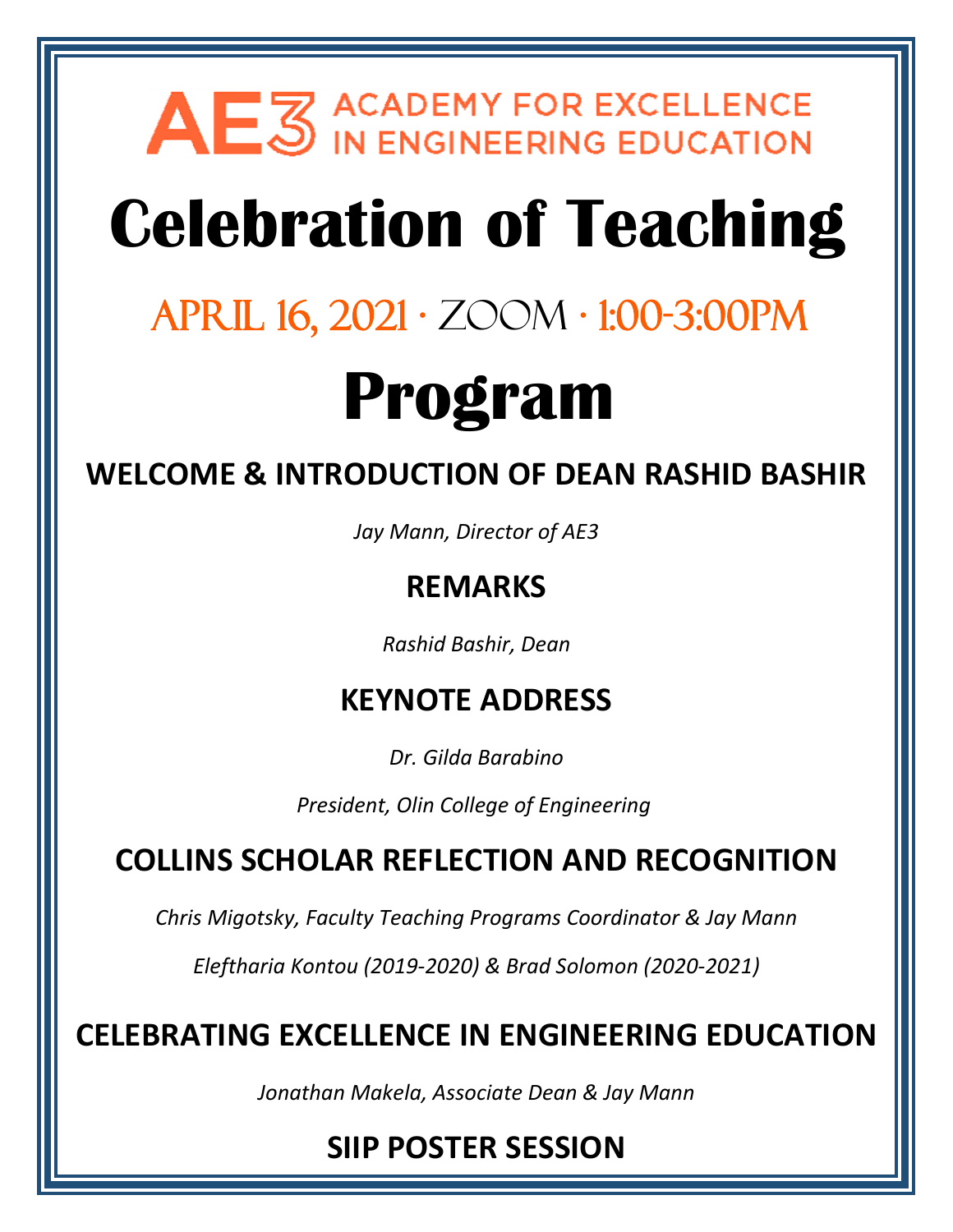## **Rashid Bashir Dean, Grainger College of Engineering**



Rashid Bashir is Dean of The Grainger College of Engineering, the Grainger Distinguished Chair in Engineering and Professor of Bioengineering at the University of Illinois at Urbana-Champaign (UIUC). He received the NSF Faculty Early Career Award, the 2012 IEEE EMBS Technical Achievement Award, the Pritzker Distinguished Lectureship Award from BMES in 2018, and the 2021 American Institute for Medical and Biological Engineering Professional Impact Award. He has been involved in 3 startups that have licensed his technologies. He was part of the core founding team and co-chair of the curriculum committee for the Carle Illinois College of Medicine. His research group is interested in developing new technologies for precision and personalized medicine, and 3D bio-fabrication of cellular systems. Using bionanotechnology, BioMEMS, and lab on chip, he is working at the interface of biology and engineering from the molecular to the tissue scale, and aiming to make an impact on grand challenges in health and medicine.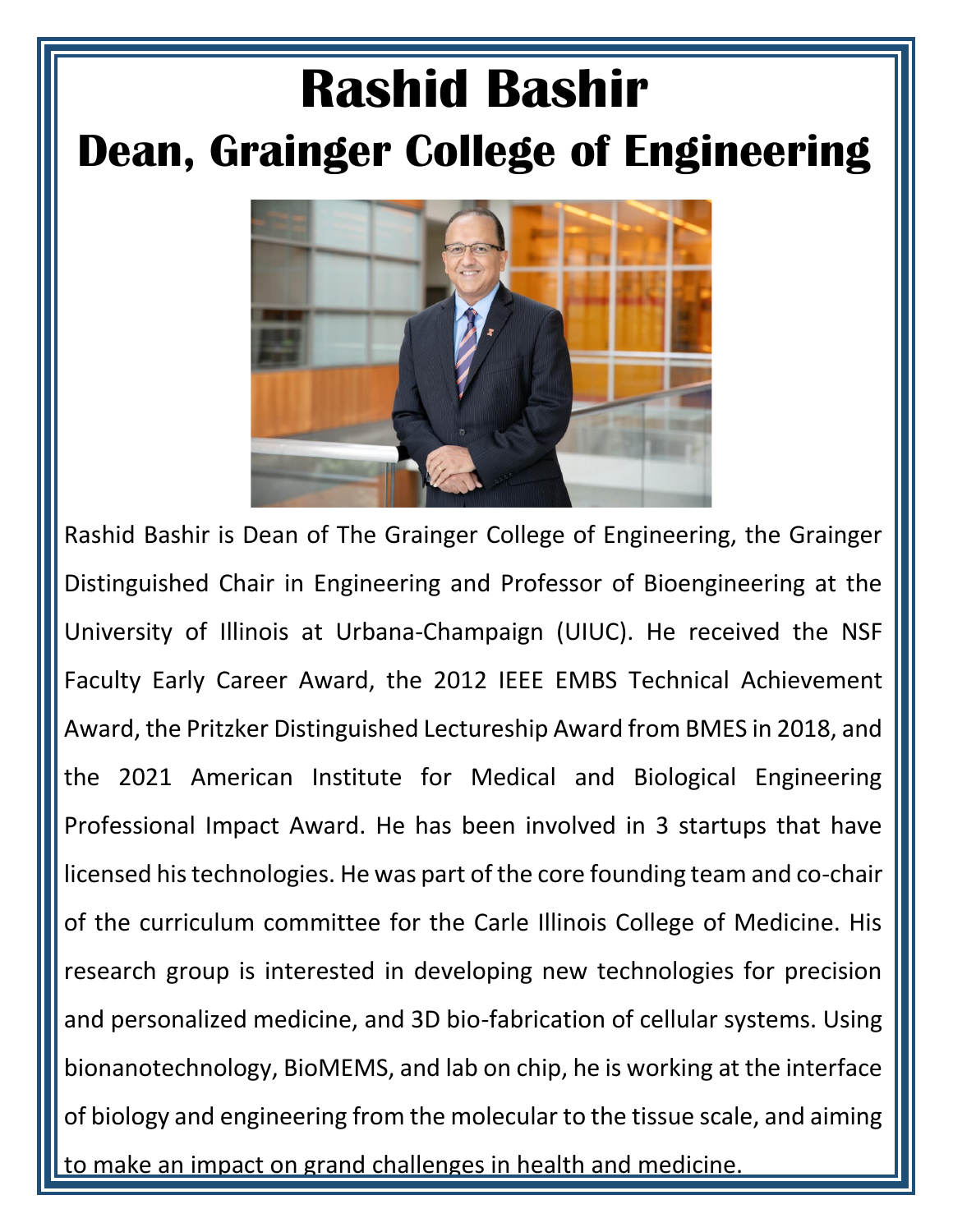## **Dr. Gilda Barabino President, Olin College of Engineering**



Gilda A. Barabino is President of Olin College of Engineering, and Professor of Biomedical and Chemical Engineering. She previously served as Daniel and Frances Berg Professor and Dean at The City College of New York's (CCNY) Grove School of Engineering. Prior to joining CCNY, she was Associate Chair for Graduate Studies and Professor in the Wallace H. Coulter Department of Biomedical Engineering at Georgia Tech and Emory. At Georgia Tech she also served as the inaugural Vice Provost for Academic Diversity. Prior to Georgia Tech and Emory, she rose to the rank of Professor of Chemical Engineering and was Vice Provost for Undergraduate Education at Northeastern University. She is a noted investigator in the areas of sickle cell disease, cellular and tissue engineering, and the role of race/ethnicity and gender in science and engineering.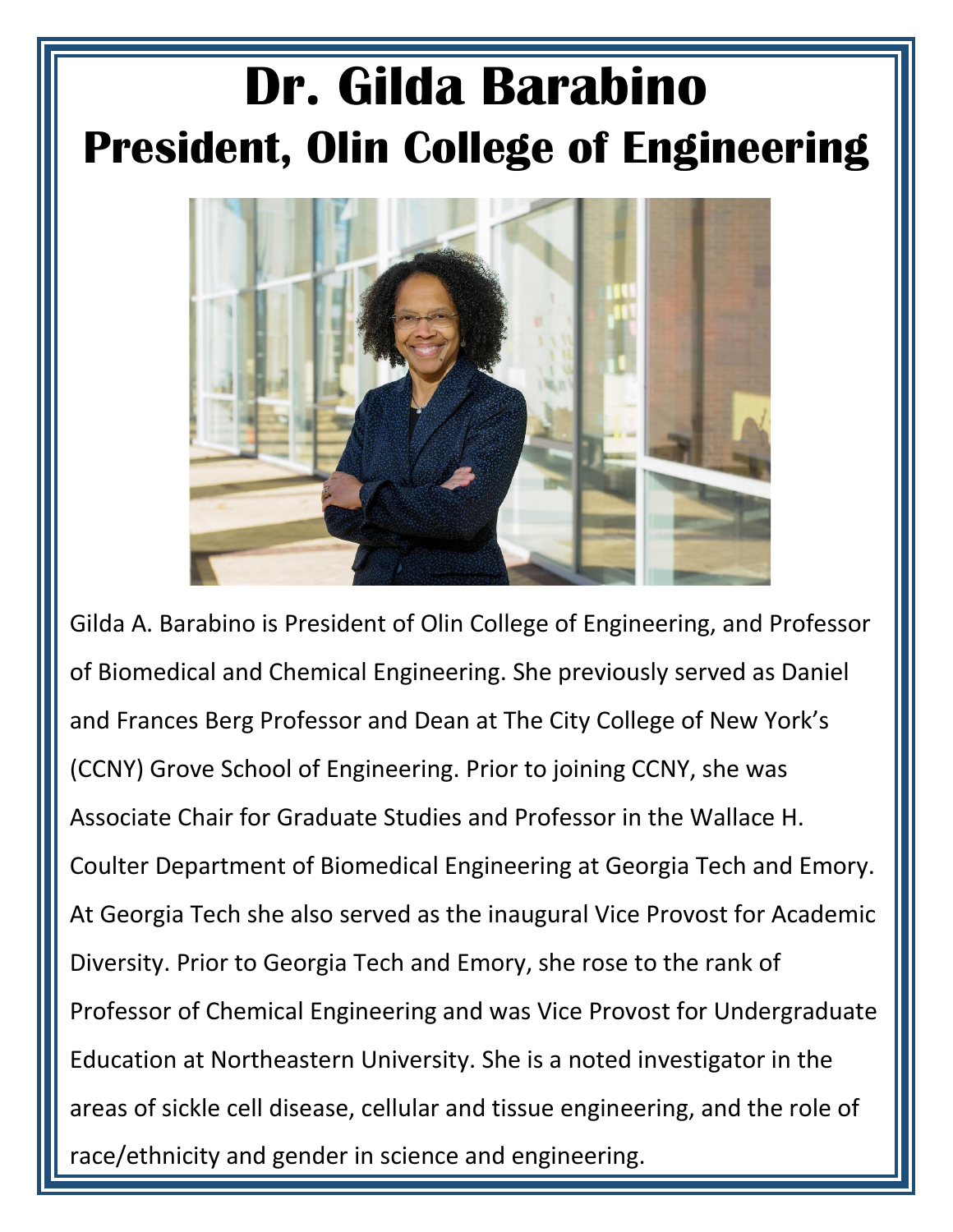Dr. Barabino is president-elect of the American Association for the Advancement of Science, the world's largest interdisciplinary scientific society. She is also an active member of the National Academy of Engineering and the National Academy of Medicine and serves on numerous committees of the National Academies of Science, Engineering and Medicine, including the Roundtable on Black Men and Black Women in Science, Engineering and Medicine; the Health and Medicine Division Committee; and the Committee on Women in Science Engineering and Medicine which she chairs. Dr. Barabino also serves as a member of the National Institutes of Health's National Advisory Council for Biomedical Imaging and Bioengineering; National Science Foundation's Advisory Committee for Engineering; the congressionally mandated Committee on Equal Opportunities in Science and Engineering; and the American Association for the Advancement of Science Committee on Science, Engineering and Public Policy. Dr. Barabino also serves on the Scientific Advisory Board of the Chan Zuckerberg Biohub. She consults nationally and internationally on STEM education and research, diversity in higher education, policy, and faculty and workforce development.

She received a B.S. from Xavier University of Louisiana and a Ph.D. from Rice University.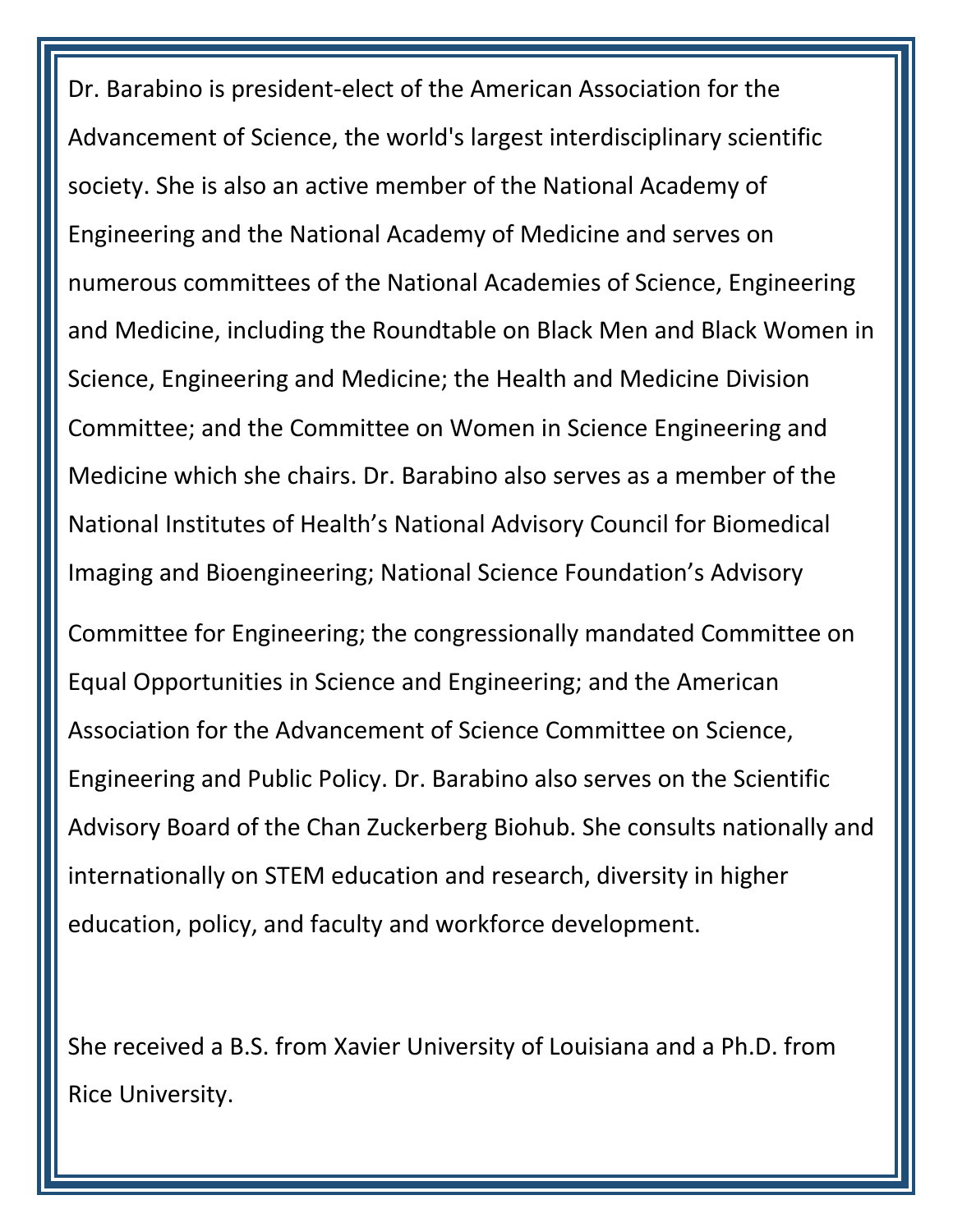## **[Collins Scholars Graduates](https://ae3.engineering.illinois.edu/collins-scholars/)**

## **2019-2020**

Nikhil Chandra Admal · MechSE

Tugce Baser · CEE

Ujjal Bhowmik · ECE

Barry Bradlyn · Phys

Lili Cai · MechSE

Roy Dong · ECE

Katherine Driggs-Campbell · ECE

Jie Feng · MechSE

Holly Golecki · BioE

Andres Goza · AeroE

Jiajun He · MechSE

Axel Hoffmann · MatSE

Dakshita Khurana · CS

Eleftheria Kontou · CEE

Jason Merret · AeroE

Radhika Mittal · ECE

Jacquelyn Noronha-Hostler · Phys

Melkior Ornik · AeroE

João Ramos · MechSE

Theresa Saxton-Fox · AeroE

Pengfei Song · ECE

Xiao Su · ChBE

Hanghang Tong · CS

Richard Zhang · ECE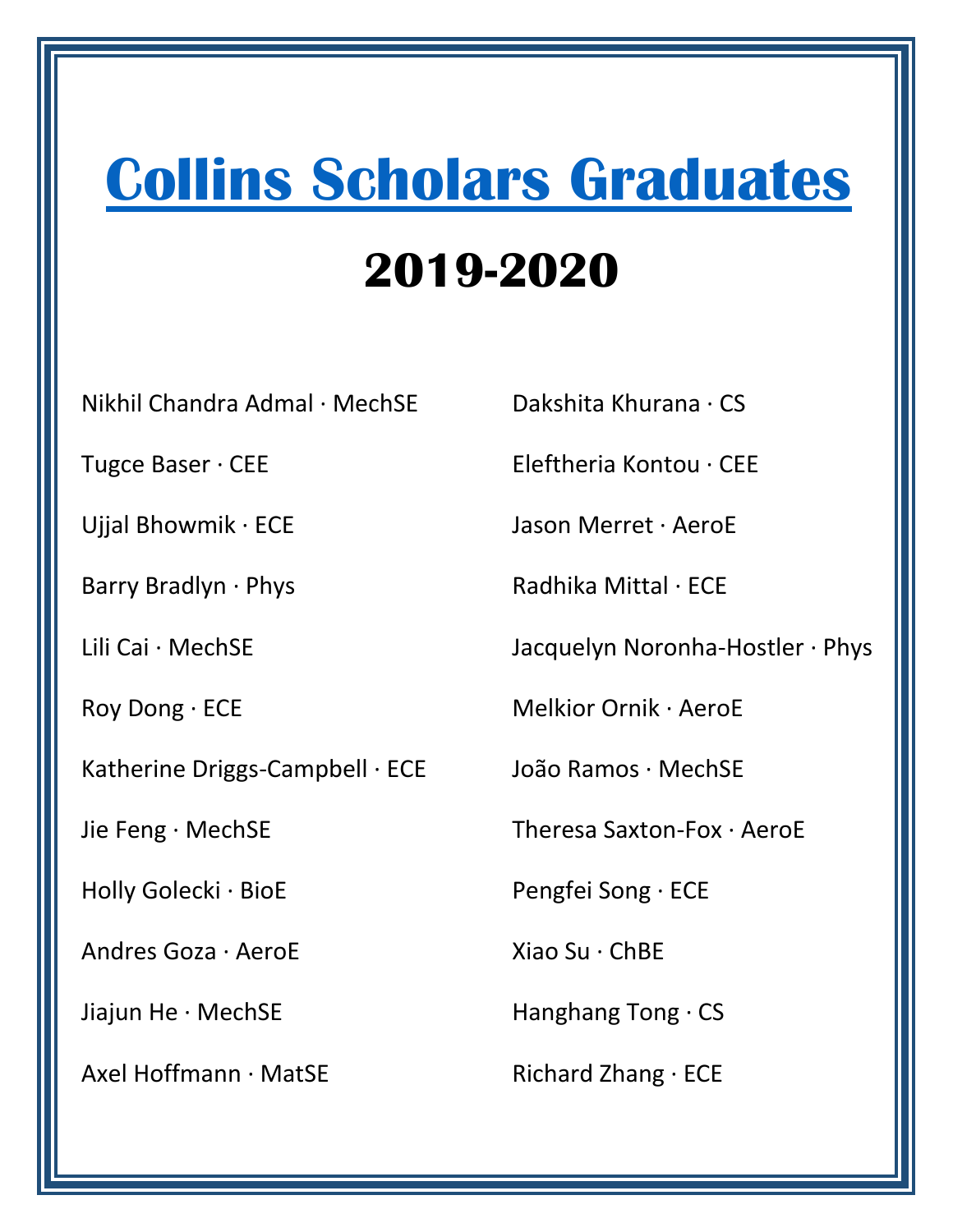## **[Collins Scholars Graduates](https://ae3.engineering.illinois.edu/collins-scholars/)**

## **2020-2021**

Benjamin Cosman · CS

Yael Gertner · CS

Elizabeth Goldschmidt · Phys

Saurabh Gupta · ECE

Ramez Hajj · CEE

Jacob Henschen · CEE

Salah Issa · ABE

Nickvash Kani ·ECE

Lewis Lehe · CEE

Colleen Lewis · CS

Hongye Liu · CS

Fahad Mahmood · Phys

Maggie Mahmood · Phys

Olga Mironenko · ECE

Uzoma Monye · ChBE

Francesco Panerai · AeroE

Rebecca Reck · BioE

Ling Ren · CS

Jonathan Schuh · ECE

Brad Solomon · CS

Andrew Stillwell · ECE

Ann Sychterz · CEE

Christopher Tessum · CEE

Joe Tom · CEE

Laura Villafañe Roca · AeroE

Chrysafis Vogiatzis · ISE

Gang Wang · CS

Yuxiong Wang · CS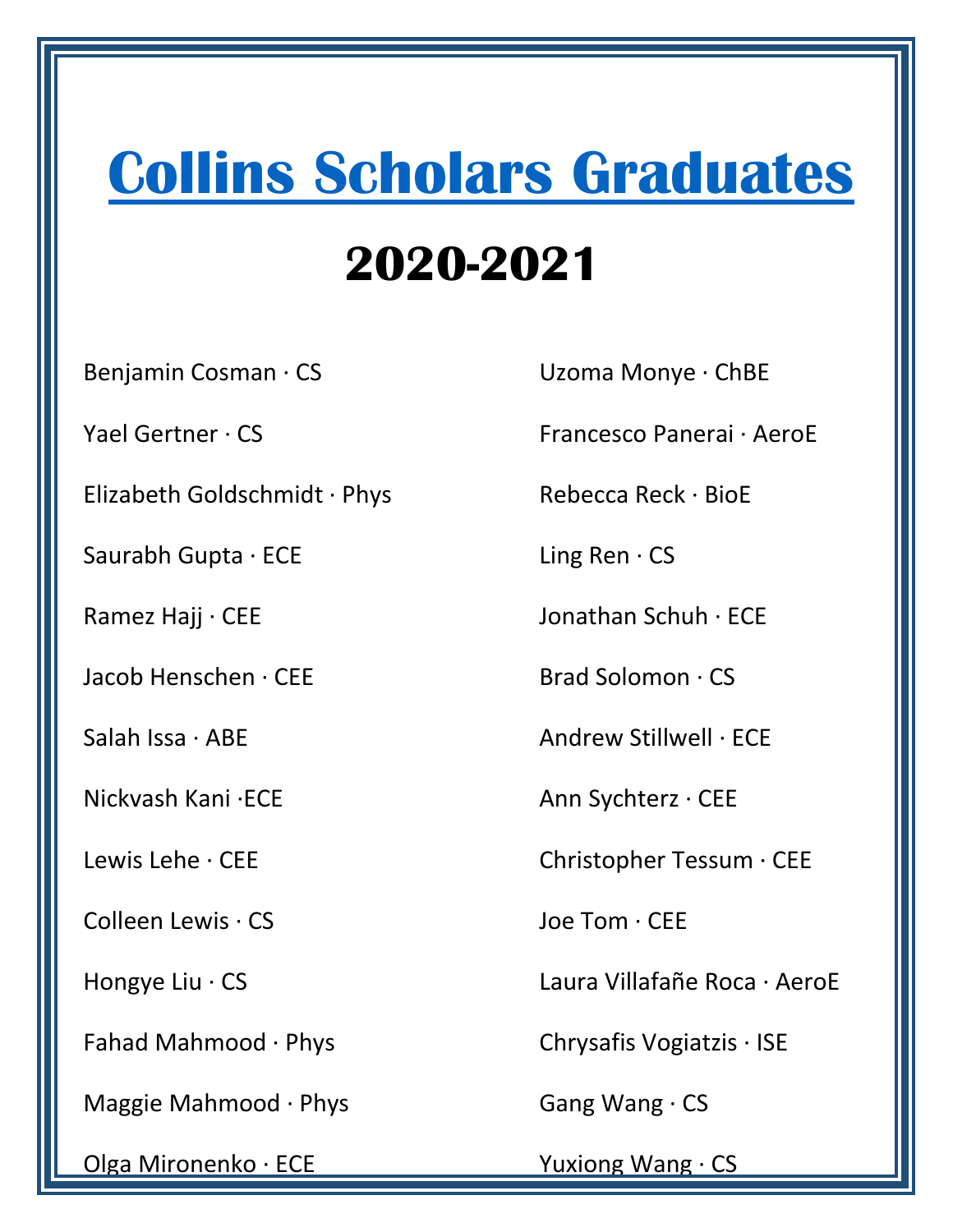## **[Education Innovation](https://ae3.engineering.illinois.edu/education-innovation-fellows-eifs/)  [Fellows](https://ae3.engineering.illinois.edu/education-innovation-fellows-eifs/) (EIFs)**

[Yuting Chen](https://ece.illinois.edu/about/directory/faculty/ywchen) · ECE

Jeff Erickson · CS

[Molly Goldstein](https://ise.illinois.edu/directory/profile/mhg3) · ISE

[Marcia Pool](https://cancer.illinois.edu/people/marcia-marci-pool) · BioE

John Popovics · CEE

[Chris Schmitz](https://ece.illinois.edu/about/directory/faculty/cdschmit) · ECE

[Tim Stelzer](https://physics.illinois.edu/people/directory/profile/tstelzer) · Phys

Matt West · MechSE

[Craig Zilles](https://zilles.cs.illinois.edu/) · CS

## **[Student Consultants on](https://ae3.engineering.illinois.edu/student-consultants-on-teaching/)  [Teaching](https://ae3.engineering.illinois.edu/student-consultants-on-teaching/) (SCOTs)**

[Andrew](https://physics.illinois.edu/people/directory/profile/tstelzer) Conwell · CEE

Robin De Lara · MatSE

Mina Makhaeel · MechSE

Eugenia Maldonado · MechSE

Joe Mirabelli · EDUC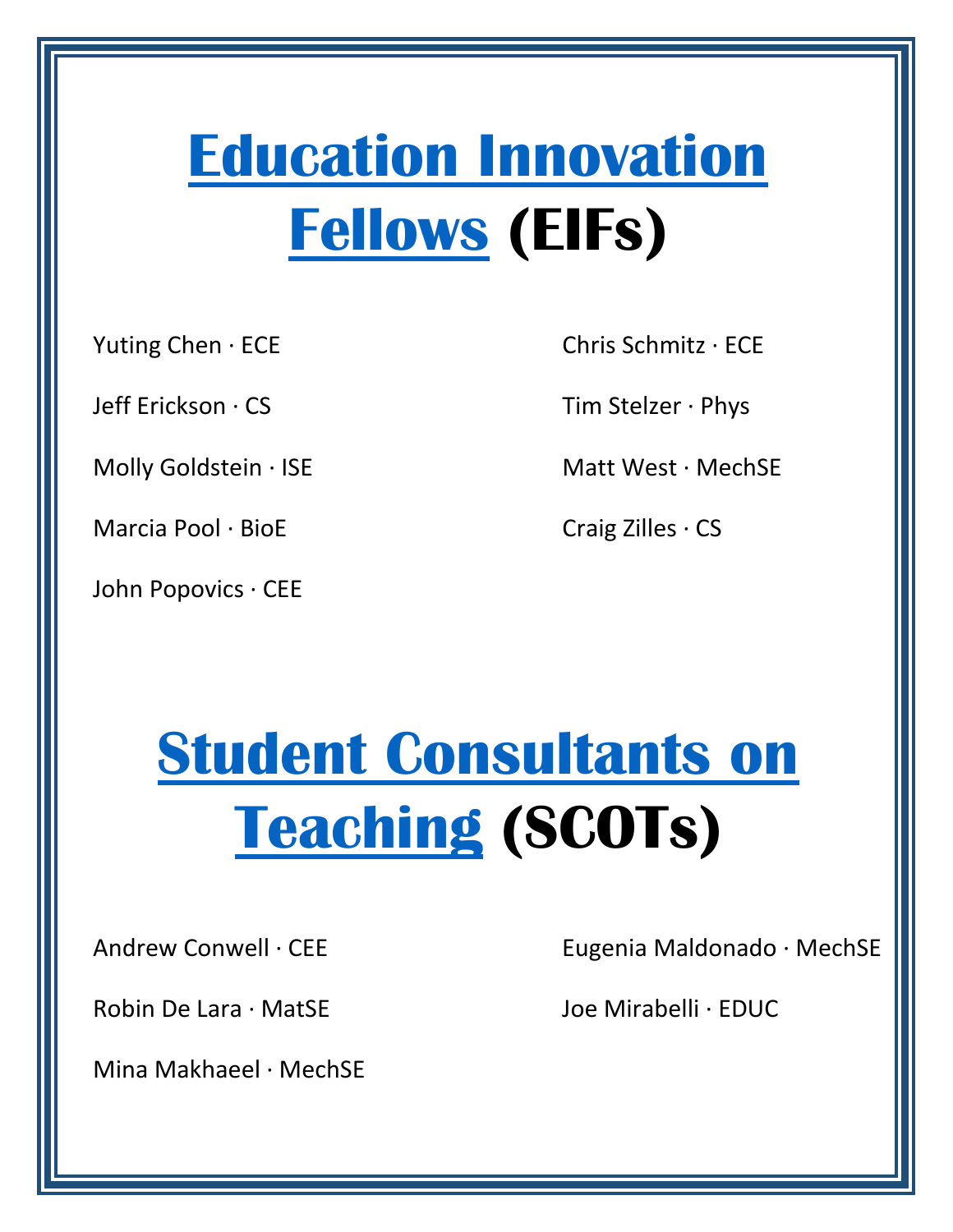## **[Teaching Professionals](https://ae3.engineering.illinois.edu/teaching-professionals-program-tpro2/)  [Program](https://ae3.engineering.illinois.edu/teaching-professionals-program-tpro2/) (TPro2)**

## **Co-facilitators**

Geoffrey Herman · CS Karin Jensen · BioE

## **Event Presenters**

Lawrence Angrave · CS

Molly Goldstein · ISE

Paul Jensen · BioE

Rebecca Reck · BioE

Devin Dionne · Gies College of Business

Keith Hays · Office of Access & Equity

Dr. Kacey Beddoes · San Jose State University Ali Nunes · MatSE

Dr. Cheryl Bodnar · Rowan University

Melissa Chen · CS

Dr. Krista Kecskemety · The Ohio State University

Dr. Ryan Meuth · Arizona State University

Dr. Andrew Danowitz · California Polytechnic State University

Caitlin Lantz · Housing & Residential Life Embedded Clinical Counselor

Juvenal George · Grainger Embedded Clinical Counselor

Brian Siemann · DRES

Paul Jensen · BioE

Mariana Silva · CS

Tim Yang · CS

Ananya Cleetus · CS

Neha Prabhu · CS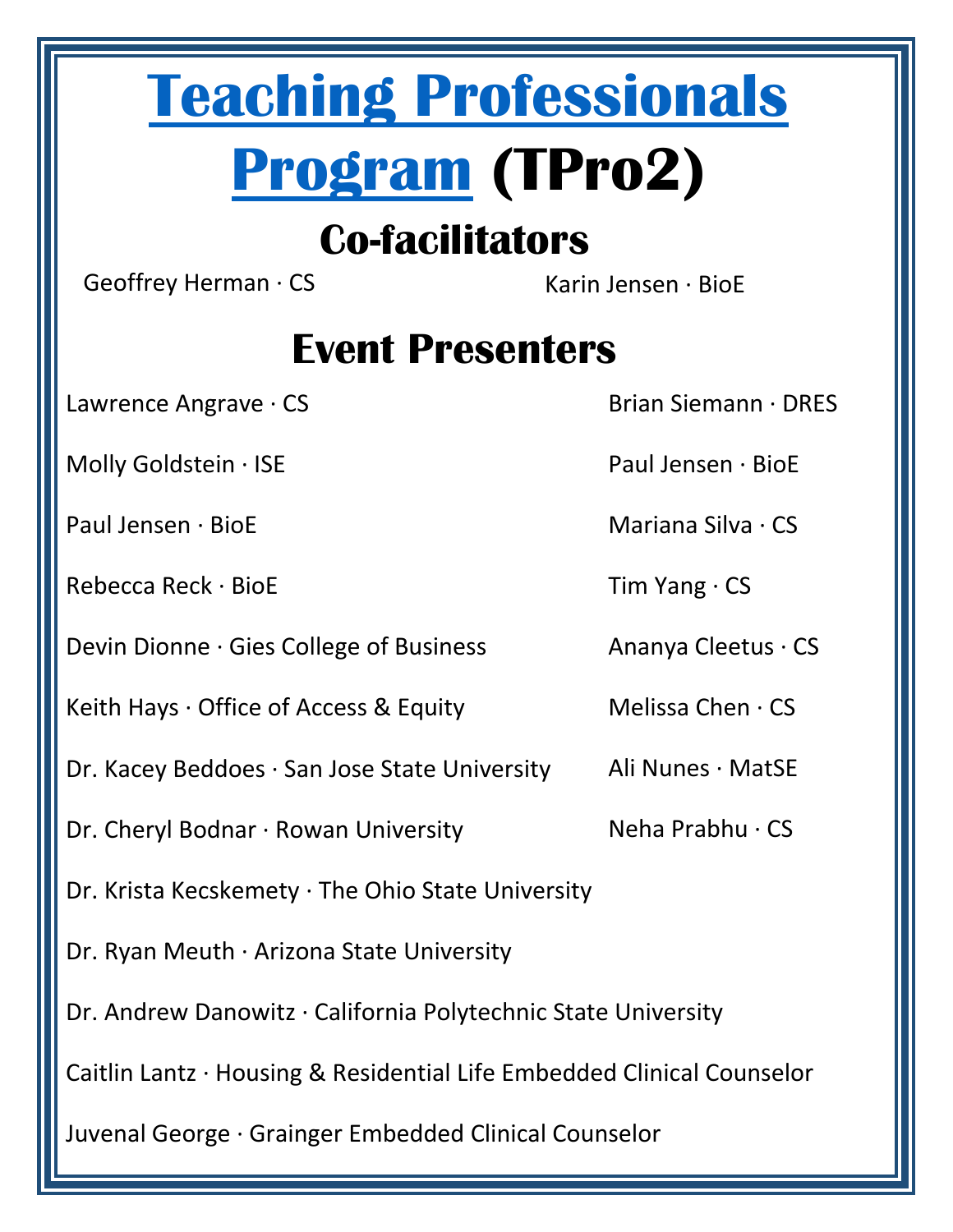# **[Lightning Symposia](https://ae3.engineering.illinois.edu/events-activities/)**

## **[Presenters](https://ae3.engineering.illinois.edu/events-activities/)**

Abdu Alawini · CS

Katie Ansell · Phys

Wayne Chang · MechSE

Kerrie Douglas · Purdue University

Theresa Saxton-Fox · AeroE

Holly Golecki · BioE

Geoffrey Herman · CS

Blake Johnson · MechSE

Amanda Johnston · Purdue University

Cecilia Leal · MatSE

Negar Mehr · AeroE

Michael Nowak · CS

Andre Schleife · MatSE

Mariana Silva · CS

Tim Stelzer · Phys

Chrysafis Vogiatzis · ISE

Brian Woodard· AeroE

Abby Wooldridge · ISE

# **Student Panel on Instruction [During COVID-19](https://ae3.engineering.illinois.edu/events-activities/)**

Alycia Bhargava · CS

Robin De Lara · MatsE

Eugenia Maldonado · SED

Ifeloluwa Ositaja · AeroE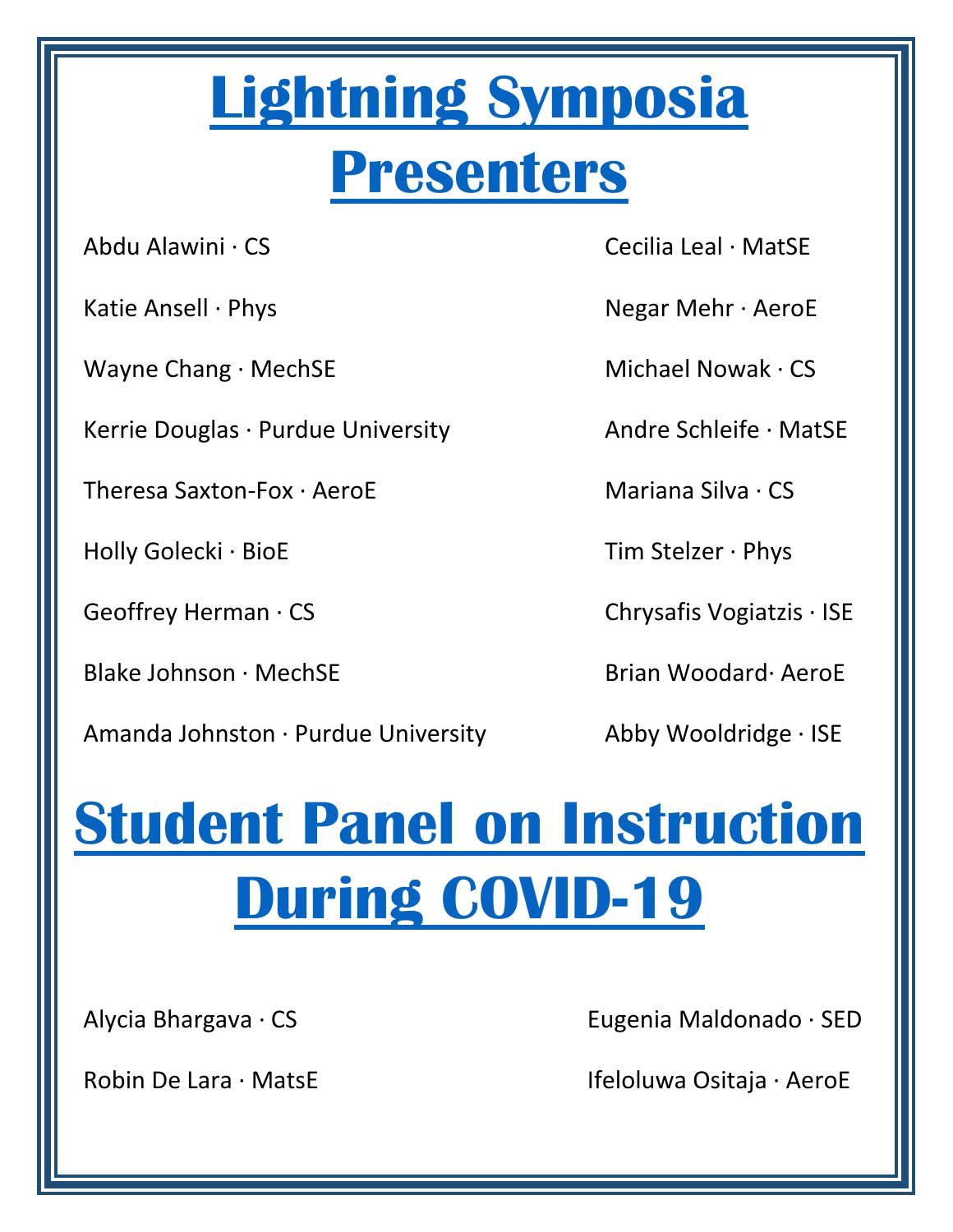## **[Collins Scholar Seminar](https://ae3.engineering.illinois.edu/files/2021/01/Collins-Scholar-Syllabus-2020-2021-1.pdf)  [Presenters](https://ae3.engineering.illinois.edu/files/2021/01/Collins-Scholar-Syllabus-2020-2021-1.pdf)**

## **Student Kick-Off Panel**

Andrew Conwell · ECE

Eugenia Maldonado · SED

Ian Ludden · CS

## **Faculty and Staff**

Nancy Amato · CS

Jenny Amos · BioE and Illinois Carle College of Medicine

Lucas Anderson · CITL

Rohit Bhargava · BioE

Cheelan Bo-Linn · CITL

Tim Bretl · AeroE

Wayne Chang · MechSE

Jess Dalhaus · Engr Office of Research

John Gallagher · English

Philippe Geubelle · AeroE and College Admin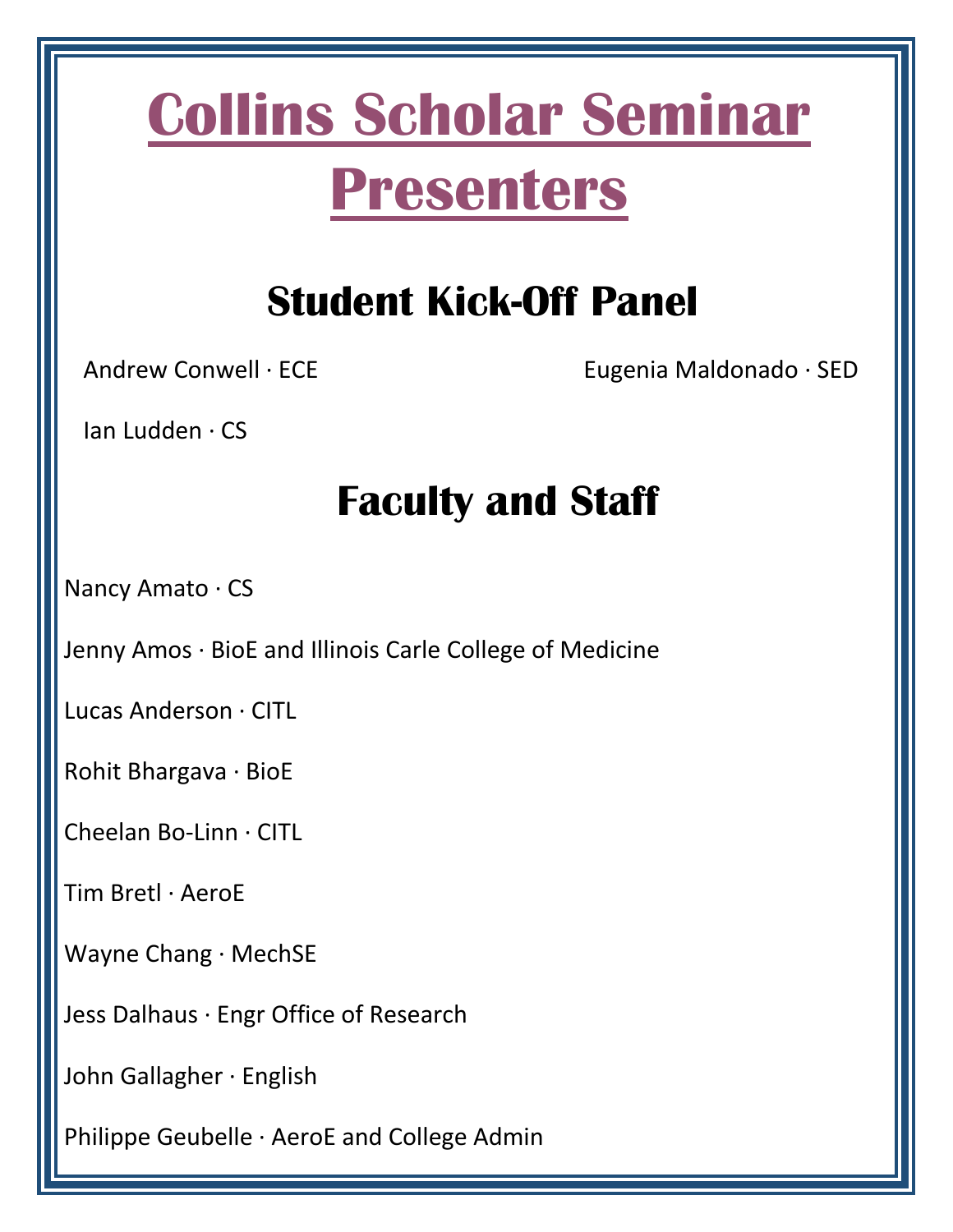## **Faculty and Staff cont.**

Lynford Goddard · ECE and IDEA

Mark Hart · Engr IT

Bobbi Hardy · Engr IT

Geoffrey Herman · CS

Keilin Jahnke · TEC

Emad Jassim · UPO

Michael Loui · Emeritus, ECE (Illinois and Purdue)

Dave Mussulman · Engr IT

Marci Pool · BioE and the Illinois Cancer Institute

John Popovics · CEE

Tim Stelzer · Phys

Shelly Schmidt · FSHN

Chris Schmitz · ECE

Mariana Silva · CS

Don Takehara · Engr Office of Research

Ross Wantland · Office of the Vice Chancellor for Diversity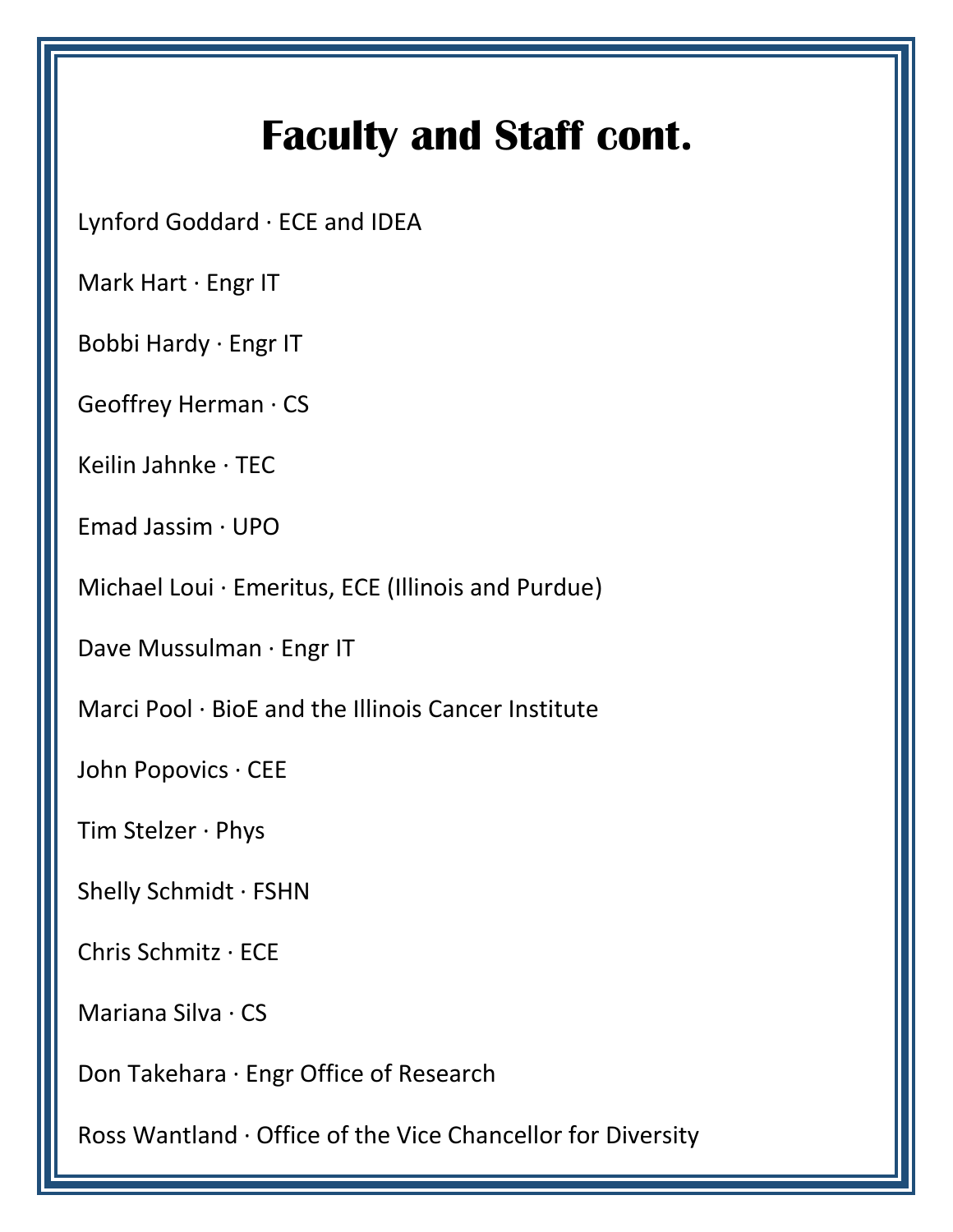## **[Campus,](https://provost.illinois.edu/awards/campus-awards-honors/campus-awards-for-excellence-in-instruction/previous-recipients-of-campus-awards-for-excellence-in-instruction/) [College](https://grainger.illinois.edu/research/faculty-awards) & National Awards & Recognition**

#### **--- CAMPUS ---**

Paris Smaragdis · CS – 2020 Excellence in Graduate & Professional Teaching

Wade Fagen-Ulmschneider · CS – 2020 Excellence in Undergraduate

Teaching—Instructional Staff

Jenny Amos · BioE – 2021 Excellence in Undergraduate Teaching

Paul Davidson  $\cdot$  ABE – 2021 Excellence in Undergraduate Teaching

John Hart · CS –2021 Excellence in Online & Distance Teaching

### **--- COLLEGE ---**

Arijit Banerjee · ECE – 2020 Everitt Teaching Award for Teaching Excellence

Brian Cunningham  $\cdot$  ECE – 2021 Everitt Teaching Award for Teaching

Excellence

Rizwan Uddin · NPRE – 2020 Grainger College of Engineering Teaching Excellence Award

Pinshane Huang · MatSE – 2021 Grainger College of Engineering Teaching Excellence Award

Ranjitha Kumar  $\cdot$  CS – 2020 Rose Award for Teaching Excellence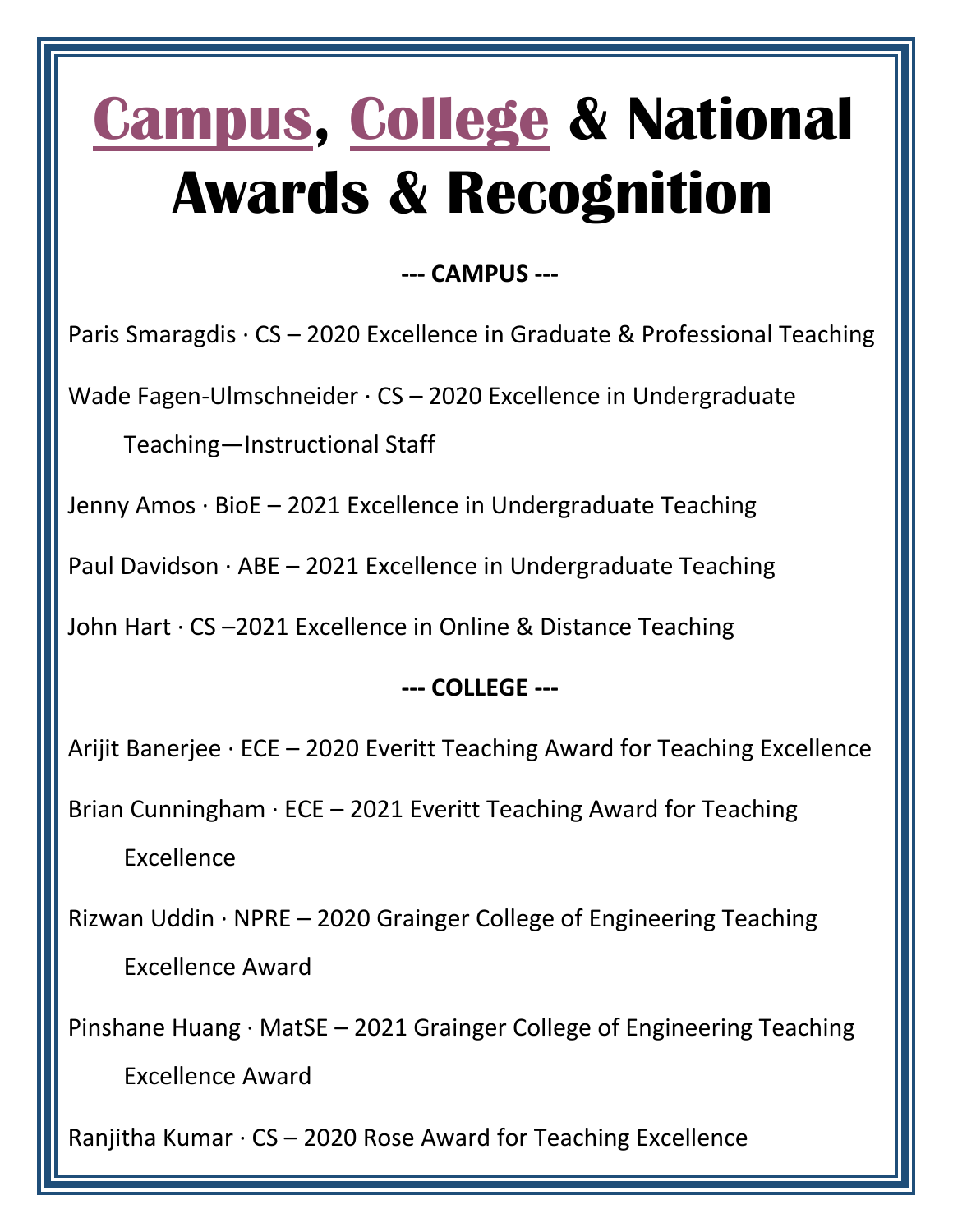Mats Selen · Phys – 2020 Rose Award for Teaching Excellence

Leon Liebenberg  $\cdot$  MechSE – 2021 Rose Award for Teaching Excellence

Chandra Radhakrishnan · ECE – 2021 Rose Award for Teaching Excellence

Dallas Trinkle  $\cdot$  MatSE – 2020 Collins Award for Innovative Teaching

Raluca Ilie  $\cdot$  ECE – 2021 Collins Award for Innovative Teaching

#### **--- NATIONAL ---**

Geoffrey Herman · CS - [IEEE Van Valkenburg Early Career Teaching Award](https://ieee-edusociety.org/awards/mac-van-valkenburg-early-career-teaching-award)

#### **--- INNAUGURAL COLLEGE AWARDS---**

Jenny Amos · BioE – Hahn Faculty Scholar

Karin Jensen  $\cdot$  BioE – Hahn Faculty Fellow

Tim Bretl · AeroE – Severns Faculty Scholar

Matt West · MechSE – Severns Faculty Scholar

Craig Zilles · CS – Severns Faculty Scholar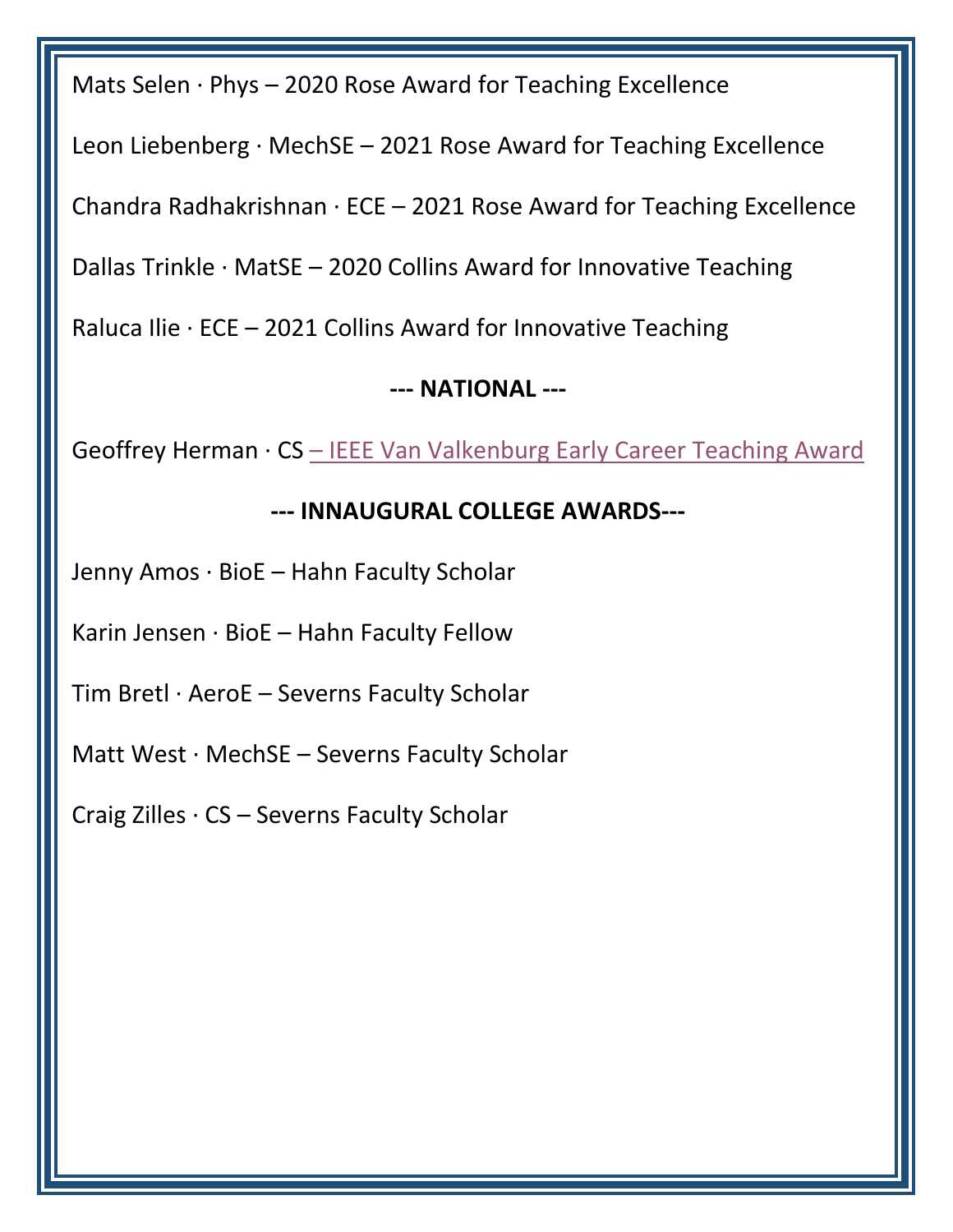# **[Strategic Instructional](https://ae3.engineering.illinois.edu/siip-grants/)  [Innovations Program](https://ae3.engineering.illinois.edu/siip-grants/) (SIIP)**

#### **PrairieLearn and Course Redesign for Core CEE Intro Sequence**

CEE201 and CEE202, as foundational required courses, were chosen to lead the CEE curriculum update and innovation, with a view to scaffolding to upper level courses. CEE201 is about systems engineering and economics.CEE202 is introduction to engineering risk and uncertainty through introductory probability and statistics. One of the target outcomes of the curriculum update and innovation is strengthening of computational thinking and coding skills among CEE undergraduates. Key goals of this SIIP project are to (i) support the department-wide objective of introducing coding/computational skills throughout the CEE curriculum and (ii)enable over time sustainability of implementation of course updates through simplification of class management with use of available and well-supported campus educational platforms and tools.

Teaching of coding has been integrated within the substantive material for each course, after a set of introductory practice coding sessions and assignments in the first 2-3 weeks of instruction. To support mastery and be able to test students the same way we teach them, we redeveloped our course materials on the PrairieLearn (PL) platform. Currently PL hosts pre-lecture videos and quizzes, in-class worksheets, homeworks and exams. The two courses have also adopted student centered learning, within the scope of the relevant Grainger College of Engineering initiative, in summer 2020. Students watch one or two lecture videos with 5-12 min duration and answer simple quiz questions, before they go to class. During class, student teams work on worksheet problems for a deeper level of understanding of the concepts introduced in the videos, while teaching personnel are available to provide clarifications and prompts for deeper thinking. Our assessment results support an overall upward trend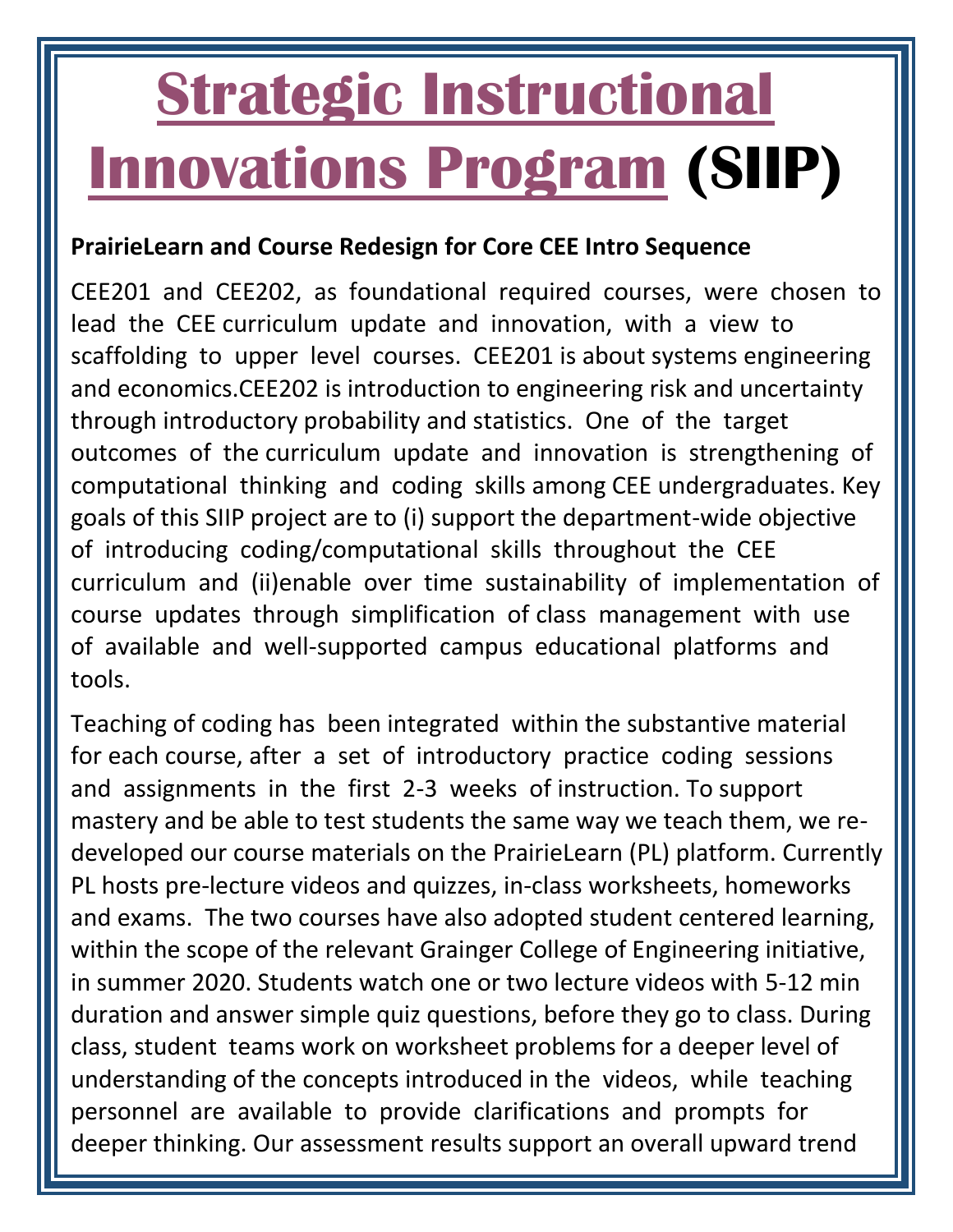regarding cognitive outcomes. In the affective domain, about half of the students report difficulty with coding throughout the three surveys they take during the semester (early-, mid-and end-of-semester). Student responses for the student-centered learning model are mixed, with some students wishing for more in class lecture time, while at the same time, a majority of students agree that working on their own enhances their learning. It is notable that students consistently assign high value to team work for their learning, since we adopted student-centered learning. Students often display confusion regarding materials residing on multiple platforms, a sentiment likely related to currently having to manage many online classes. Our future efforts need to concentrate on improved streamlining of course materials and workflows that can better accommodate both in class and online students. With a view to sustainability of course updates, instructor and teaching assistant (TA) training presents challenges of similar nature, especially for new TAs with no long-term commitments to the courses. Consideration of course design modifications for enhanced user experience needs to extend to instructing teams, as well.

*Sotiria Koloutsou-Vakakis (CEE), Hadi Meidani (CEE), Eleftheria Kontou (CEE), Lei Zhao (CEE), Chris Tessum (CEE)*

### **Facilitating Adoption of Collaborative Activities using Computer-Based Tools**

The main goal of this project was the development and improvement of existing computer-based tools to facilitate collaborative and active learning activities inside and outside of the classroom. In the first year of this project we were able to: (1) implement shared assessments and group submissions in PrairieLearn; (2) develop, test and improve weekly group activities for three different courses; (3) assist other faculty outside of this research group creating group activities for their classes; (4) implement strategies to improve collaborations during these activities based on POGIL pedagogies; (5) start the implementation of POGIL roles in PrairieLearn and (6) collect a substantial amount of data (log files from PrairieLearn,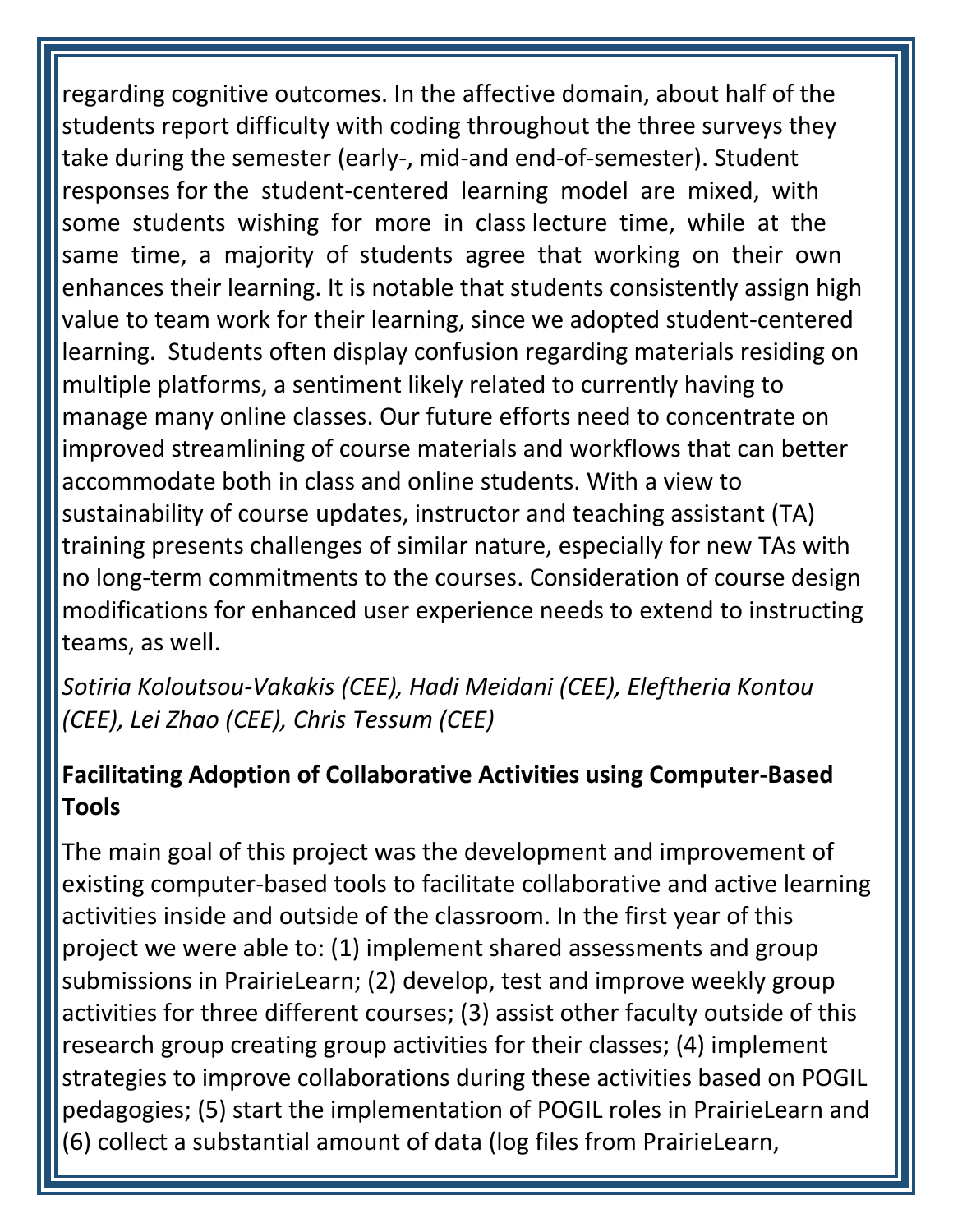recording and observations from classroom interactions, and students' surveys) for analysis during the upcoming Summer. Initial survey results indicate that over 95% of students agree that the group activities provide a valuable learning experience, enjoy working with their groups, and are able to effectively collaborate.

*Mariana Silva (CS), Abdussalam Alawini (CS), Mattox Beckman (CS), David Mussulman (EngIT), Jenny Amos (BioE), Geoffrey Herman (CS), Karin Jensen (BioE), Eric Shaffer (CS), Andre Schleife (MatSE)*

### **Cross-Engineering Course Assessment Model for Engineering Mechanics Courses**

The objective of this project is to develop a concept inventory assessment to be administered in multiple courses in the same engineering degree program. The goal of the study is to use the results of the assessment to qualify student retention of fundamental engineering concepts over several semesters, and help identify challenging concepts in the curriculum where more emphasis and repetition may be needed. A standardized assessment for multiple courses will also bring continuity and foster a sense of consistency between courses for students. The engineering courses identified for this study are TAM 251: Introductory Solid Mechanics, ME 330: Engineering Materials, and ME 371: Mechanical Design II, where TAM 251 is a pre-requisite for ME 330 and ME 371. Key course outcomes of TAM 251 that directly correlate with ME 330 and ME 371 course learning objectives were first identified, then corresponding conceptual questions were created. The assessment was implemented in the online assessment platform PrairieLearn. Students in all three courses were asked to take the concept inventory at the beginning and the end of the semester to determine the extent current TAM 251 students comprehend TAM 251 key concepts, and how well these concepts are retained in ME 330 and ME 371.The analysis of preliminary data collected showed varying degrees of consistency between student performance on specific questions against their performance on the overall assessment, which points to the need for question validation and redesign in some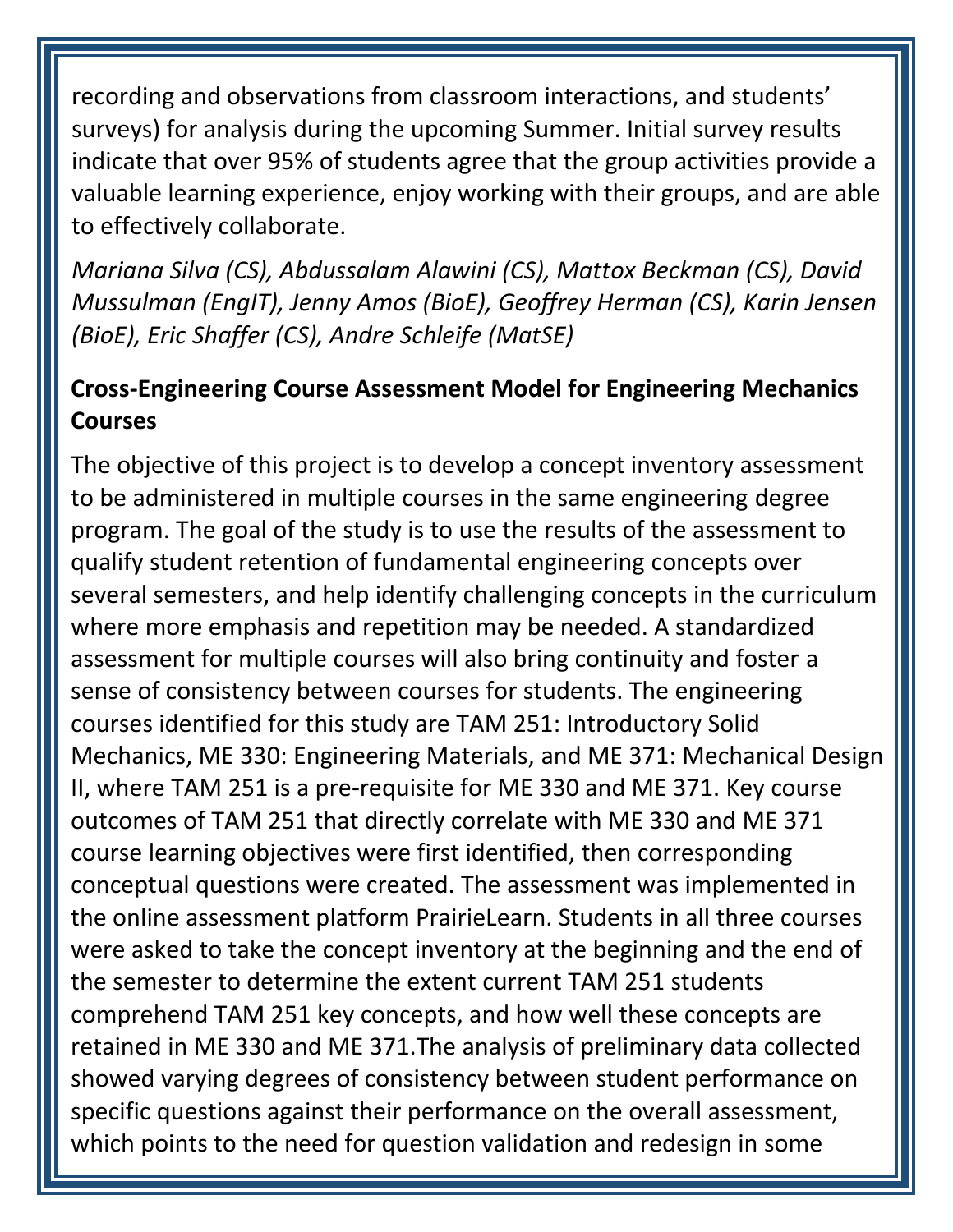cases. Future data collection and analysis will explore the validity of the concept inventory itself, and correlations between assessment performance and student grades in the three identified courses.

*Wayne Chang (MechSE), Randy Ewoldt (MechSE), Brian Mercer (MechSE)*

#### **Revising the CS Introductory Programming Sequence**

Introduction to Computer Science II (CS-128) uses a daily lesson pedagogy to disseminate new material to our students every day through a combination of text, video, and programming walkthroughs. Online "playgrounds" for interactive coding exercises are interspersed throughout these lessons and allow our students to actively engage presented material. These "playgrounds" provide our students with in-browser compilation, execution, and grading of code. As a result, CS-128 students are not only exposed to new material each day but have an opportunity to practice what they've learned in "playgrounds" situated directly adjacent to that material. The design and implementation of the services supporting these activities are one of the primary outcomes of our SIIP initiative. We look forward to sharing our SIIP supported work with you.

*Geoffrey Challen (CS), G. Carl Evans (CS), Margaret Fleck (CS), Michael Nowak (CS), Michael Woodley (CS), Craig Zilles (CS)*

### **ENgaGement In eNgineering Education (ENGINE)**

ENGINEis a multidisciplinary community of practice dedicated to investigating pedagogies of engagement. Our goal is to move beyond traditional content delivery methods by exploring diverse teaching strategies that foster student mastery of course concepts while enhancing their emotional and cognitive engagement. Via discussions and collaborations with undergraduate and graduate students, faculty peers, learning center staff, and regular guest presenters, we strive to develop, test, and promote the relationships between engagement, cognition, and emotion and to better understand how they may inform our teaching and learning practices. Recent efforts suggest that pedagogies of engagement.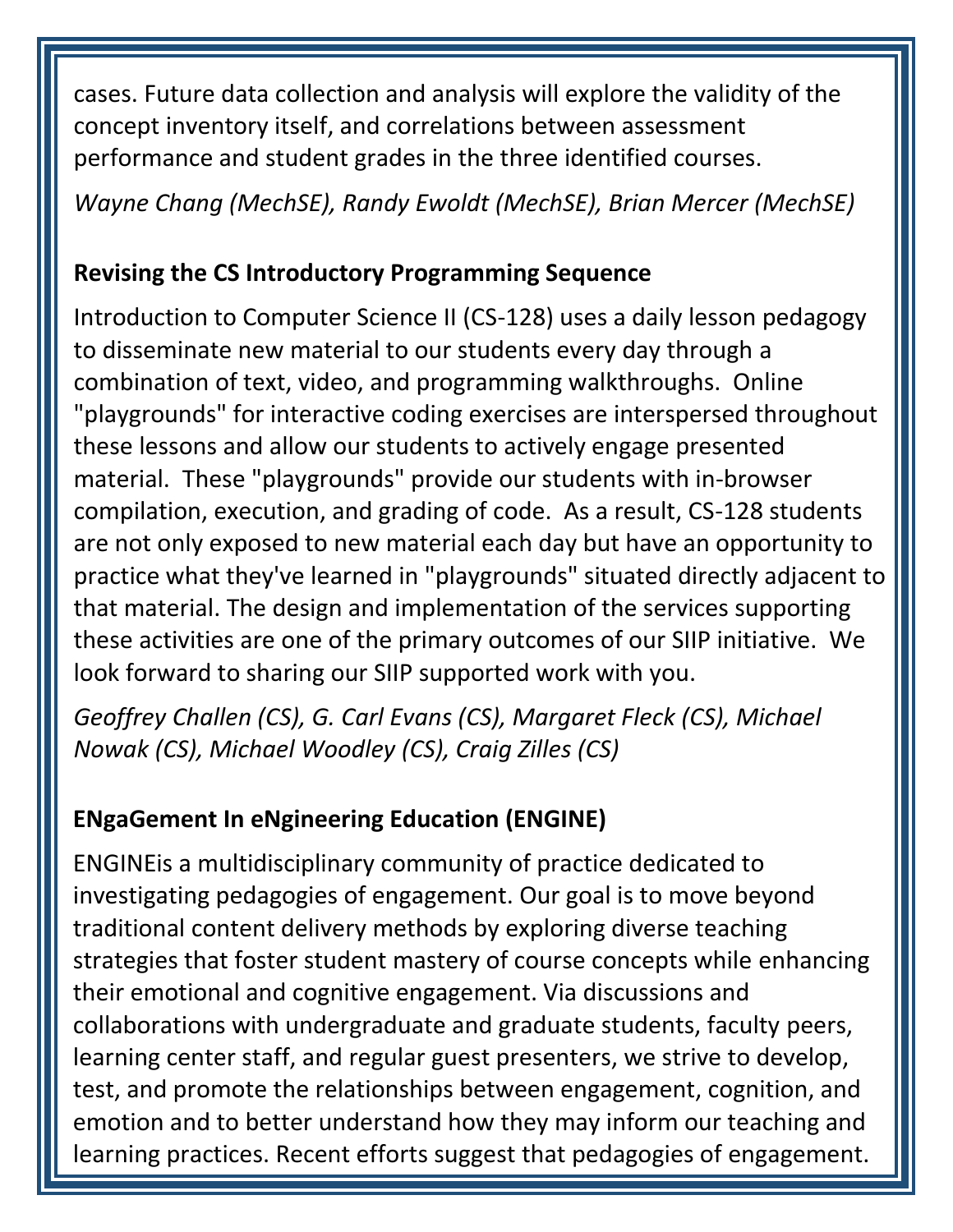Via discussions and collaborations with undergraduate and graduate students, faculty peers, learning center staff, and regular guest presenters, we strive to develop, test, and promote the relationships between engagement, cognition, and emotion and to better understand how they may inform our teaching and learning practices. Recent efforts suggest that pedagogies of engagement can make teaching more enjoyable and learning more powerful, especially during these critical days of online delivery.

*Leon Liebenberg (MechSE), Cheelan Bo-Linn (CITL), Justin Aronoff (Speech & Hearing Sci), Robert Baird (CITL), Tim Hale (Kinesiology & Community Health), Katherine LaBare (Library), H. Chad Lane (Educational Psych), Brian Mercer (MechSE), Alex Pagano (MechSE), Shelly J. Schmidt (FSHN), Saad Shehab (ScD), Ava Wolf (CITL), Taylor Tucker*

### **Peer Mentorship via Undergraduate Learning Assistants in PHYS100 Discussion Sections**

Recently, research around STEM success and retention has attended to the roles of social and motivational factors, such as feelings of belonging in a discipline, self-efficacy, and interpretations of struggle. Our project investigates ways that PHYS100 can support student development along these social and motivational factors through (i) belonging interventions, (ii) collaborative learning, and (iii) the introduction of undergraduate learning assistants in the course. To assess the impacts of these efforts, we administered pre-and post-surveys on belonging, self-efficiancy, and interpretations of struggle in Phys100 and a comparison course (Phys211), (zoom) Phys100 duscussion sections. We will share preliminary survey results and an example of how collaborative group work environments can results and an example of how collaborative group work environments can normalize academic struggle in engineering.

*Eric Kuo (Phys), Gary Gladding (Phys), Morten Lundsgaard (Phys)*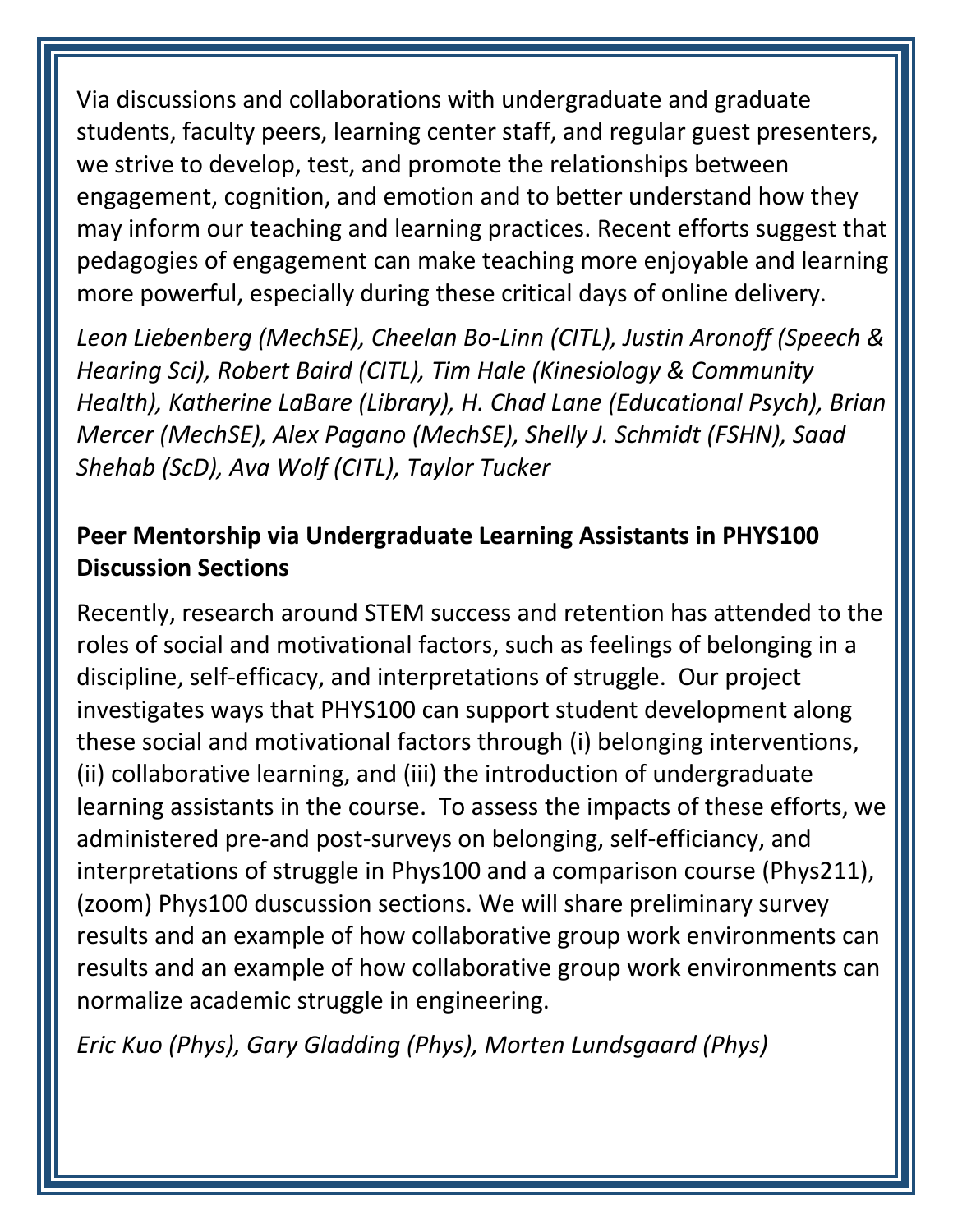### **Early Instruction in Linear Algebra and Computational Tools in the Curricula of CS, MechSE, and the College of Engineering**

The Linear Algebra SIIP project's task has been to innovate and improve instruction in concepts of linear algebra and linear structures, with the two main goals being (i) to provide substantive linear algebra instruction early on in the curriculum, and (ii) to incorporate a computational lab component, emphasizing practical applications. Now in its second year, the project has successfully implemented a new class, Math 257, now taught in parallel to Math 415 and set to replace it in the near future. This new course for sophomores offers computational lab exercises every week and makes use of modern techniques of active and collaborative learning. It also spearheads the use of PrarieLearn and collaborative learning in the larger context of mathematics classes for our student population. Initial survey data show enthusiastic student support and improved student confidence in their abilities regarding not only linear algebra, but computational tools in general.

*Sascha Hilgenfeldt (MechSE), Philipp Hieronymi (Mathematics), Luke Olson (CS), Mariana Silva (CS), Matthew West (MechSE)*

### **Excellence in Computer Engineering Education (EXCEED): Incorporating Parallel Programming Thinking in ECE Curriculum**

In response to the paradigm shift in computing capabilities (especially with multicore, many core, and GPU computing capabilities), the EXCEED SIIP team has been integrating the concepts of parallel and distributive computing (PDC) into a series of existing courses (ECE 120, ECE 220, and ECE 385) following the NSF/IEEE-TCPP Curriculum Initiative on Parallel and Distributed Computing -Core Topics for Undergraduates" guideline. Giving emphasis on "early and often" is the key to success. Our goals is to introduce the concepts of PDCas small modules, programming assignments and advanced timing analysis labs as extra credits along with the existing materials in ECE 120, ECE 220, and ECE 385, before students get in to the specialized parallel computing course, ECE 408, designed for seniors. In our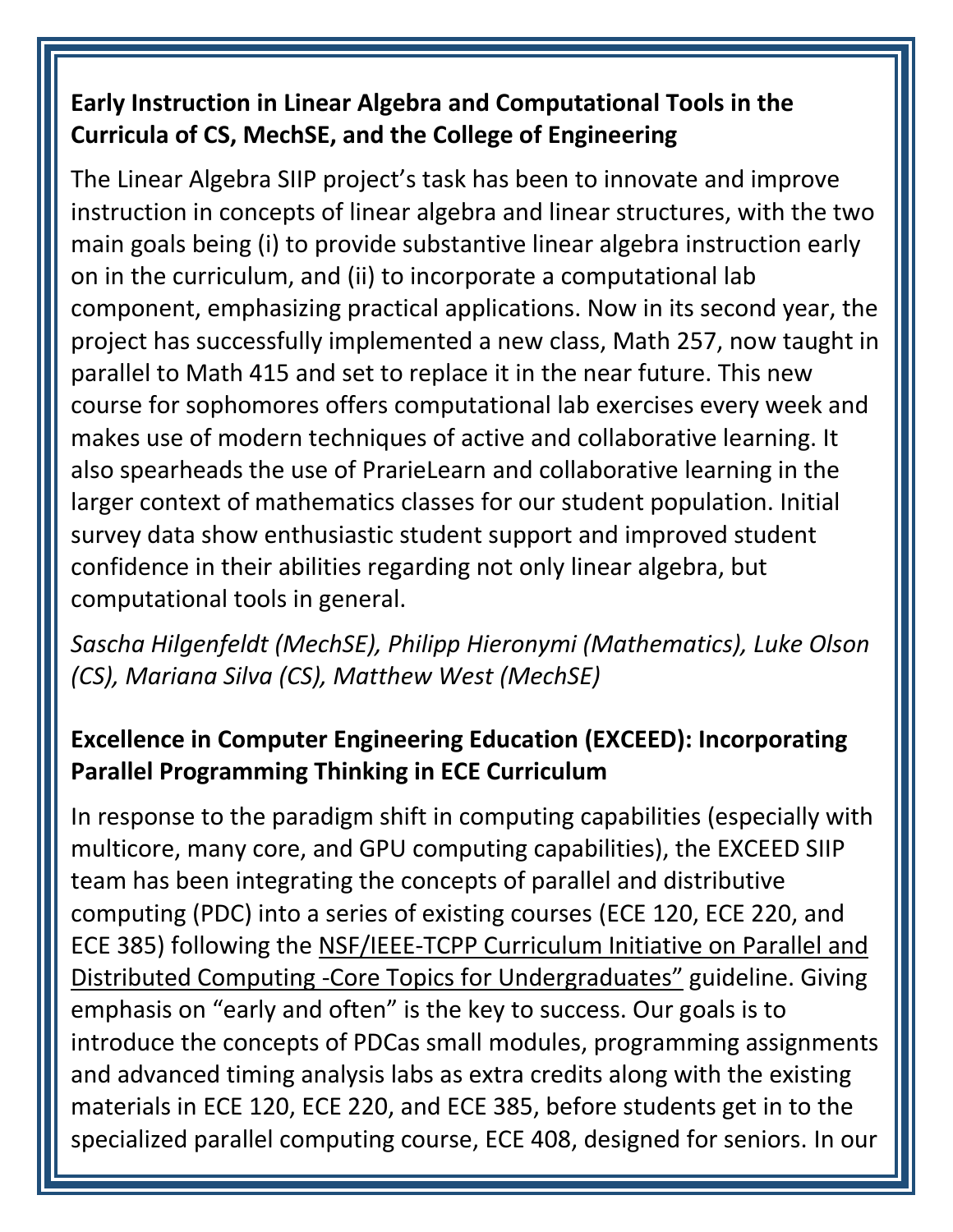presentation, we will talk about the PDC modules we developed and launched, students' participation and their performance, and the impacts these modules had on students' overall performance in the courses.

*Yuting Chen (ECE), Zuofu Cheng (ECE), Kirill Levchenko (ECE), Ujjal Bhowmik (ECE)*

### **Remote testing with PrairieLearn**

PrairieLearn is an online platform for homeworks, exams, and computational exercises. It focuses on automatically creating randomized assessments and auto-grading them, so that students can repeatedly practice skills to mastery and then take secure exams on the same topics. This year the SIIP team worked on adding features and security for remote online exams, and added support for interactive coding in Jupyter Notebooks, VS Code, and similar platforms.

*Tim Bretl (AE), Geoffrey Herman (CS), Craig Zilles (CS), Mariana Silva (CS), Dave Mussulman (Eng IT), Matt West (MechSE)*

### **Interdisciplinary Methods for Research Computing: A Course for New Researchers**

We developed a course for any major on campus (undergraduate and graduate) to learn how to take advantage of modern computing resources and "soft skills" in conducting their research and managing collaborators. We focus on teaching student show to reason critically using data, automate what can be automated, develop rigor and confidence in results through testing and V&V, compose a functional workflow in the context of a research application, and collaborate effectively using modern tools and project management. In our pilot run in Sp21, we had students from more than nine departments across campus participate.

*Neal Davis (CS), Jake Bowers (PS/Statistics), André Schleife (MatSE), Rich Sowers (ISE), Elizabeth Wickes (Information Sciences)*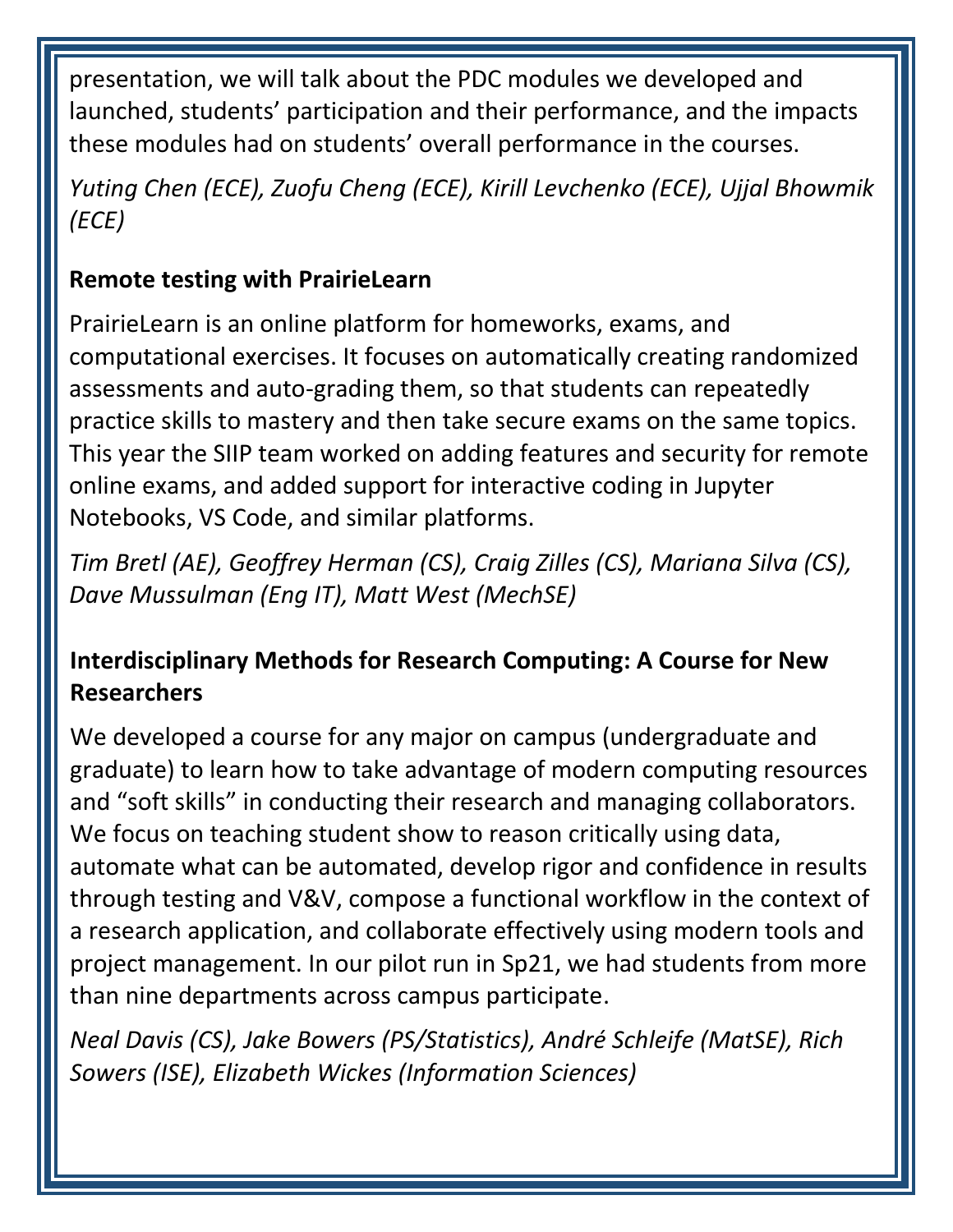#### **Understanding the Needs and Learning Pathways of Students with Disabilities**

Among all college students, students with disabilities are particularly at risk due to a high percentage of under-reporting. We conducted a survey across several large engineering and computing courses at an anonymous university to identify course components that engage students with and without disabilities. We were motivated to find opportunities for future course improvements for all students and greater equity for students with disabilities. Therefore, in the survey, we asked for both students' disability and demographics info and their usability and satisfaction with more than ten types of course modalities, including live Zoom lectures, recordings of lectures, small group discussions, instructor notes, transcripts of lectures, discussion boards, etc. The study spanned 7 different departments with a total enrollment of 1800 students and was composed of queries of early and end time points during Fall 2020. Preliminary results from 220 responses from 13 different courses showed that students with disabilities prefer recorded lecture videos with transcripts, course textbooks, and instructor notes/slides that they can engage with offline, while students without disabilities were more satisfied with office hours and lecture notes/videos. Besides, female students appeared to be less satisfied with instructor PowerPoint slides, live Zoom lectures, and discussion/lab sessions than non-female students. These results demonstrated the importance of multiple resources and supported Universal Design Principles.

*Hongye Liu (CS), Jenny Amos (BioE), Lawrence Angrave (CS)*

### **Improving Undergraduate Writing Instruction and Feedback through Professional Development of STEM Graduate-Student Teaching Assistants**

Our team has been fostering a campus-wide community of practice around writing in STEM curricula. We apply a transdisciplinary action research approach, integrating interventions and research with the aims of i) adapting and developing effective pedagogies, ii) identifying effective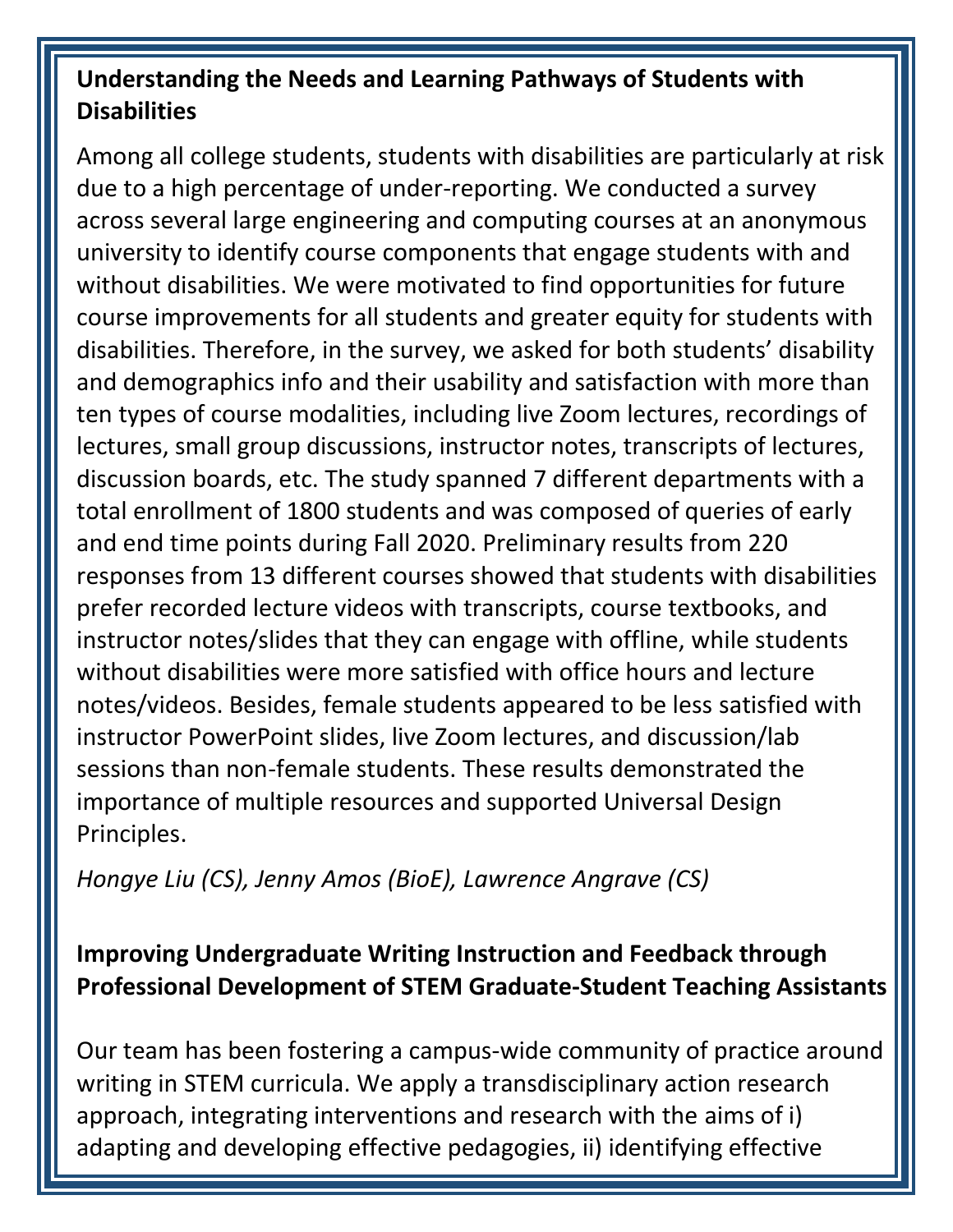support structures, and iii) advancing understanding of development of STEM students' writing skills. In response to faculty requests for more support preparing teaching assistants to teach, respond to, and evaluate writing, this year we developed a new graduate-level course (ENG598 WTG). The course introduces pedagogical tools for teaching writing in STEM and assists graduate students in understanding STEM writing and improving as writers themselves. Our presentation will describe the course and introduce our methods for assessing its impacts. It will also include an overview of our full Writing Across Engineering and Science project and resources available to faculty.

*S. Lance Cooper (Phys), Celia Elliott (Phys), John Gallagher (English), Blake Johnson (MechSE), John Popovics CEE), Paul Prior (English), Julie Zilles (Crop* 

#### **Developing Intervention Methods that Improve Visuospatial Skills of Engineering Students**

Decades of research involving many thousands of participants has consistently shown that spatial skills are one of the strongest predictors of future success in STEM coursework and STEM careers. Additionally, spatial visualization skills, especially mental rotation skills, of female students are well documented to lag behind those of their male counterparts. Fortunately, research also shows that visuospatial skills are malleable, and individuals may need different methods to practice and improve their skills. This SIIP team has developed a computer-based training platform for spatial visualization skills consisting of diverse types of multiple-choice questions and sketching exercises. We offered this training as part of a GFX course for students during their first semester on campus. Students enrolled in the course improved their scores on a standardized visualization assessment by approximately 40% from the beginning of the course compared to the end. We also included this standard visualization assessment with the other placement tests for all new students to take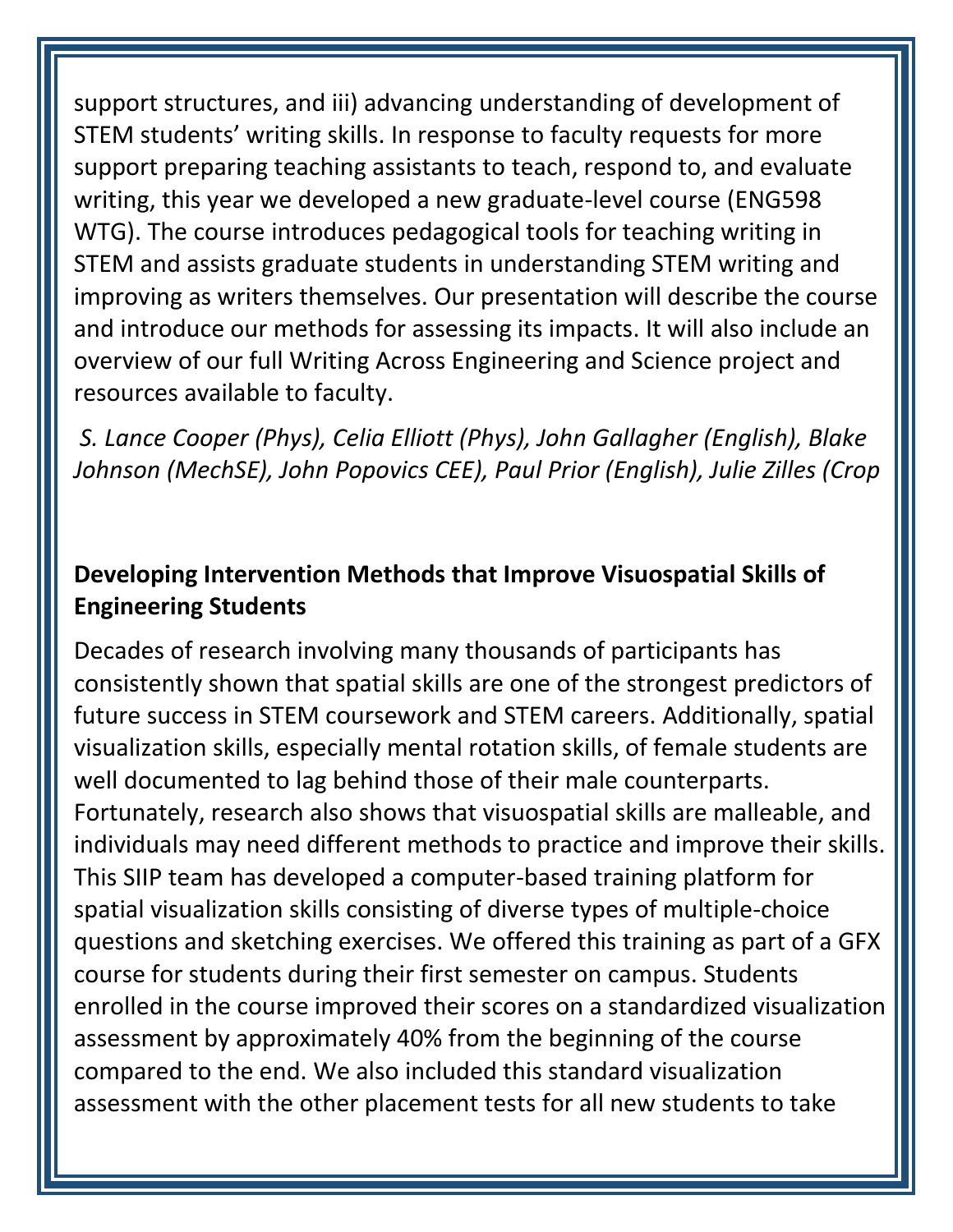assessment with the other placement tests for all new students to take before entering Grainger Engineering.

*Brian Woodard (AE), Gretchen Forman (GFX), Molly Goldstein (ISE), Julia Laystrom-Woodard (AE), Tiffany Li (CS), Michael Philpott (MechSE), Angie Wolters (WIE), Ziang Xiao (CS)*

#### **Learning by Immersion: Creating Virtual Reality Labs for Electromagnetism Courses**

This project involves the development of 3D visualizations of abstract concepts E&M, Vector Calculus, and Coordinate Transformations, using Virtual Reality (VR) technology in an immersive, exploratory, and engaging environment. Virtual Reality provides the means of exploration, to construct visuals and manipulable objects to represent knowledge, which in turns leads to a constructivist way of learning, in the sensethat students are allowed to build their own knowledge from meaningful experiences. In addition, using VR as a teaching tool has the potential of addressing many challenges traditional teaching usually faces, and can lead to increased student engagement while removing some of the anxiety student experience while in active learning environments.

The VR experiences are generated by Electrical Engineering and Computer Science at University of Illinois at Urbana-Champaign, which reflects the strong educational impact of this project, as it allows students to contribute to the educational experiences of their peers. Student competencies around conceptual understanding of electromagnetism topics, as well as their understanding of mathematical concepts, are measured via formative and summative assessments. To evaluate the effectiveness of VR learning, each VR experience encompasses build-in evaluation tools, such as short conceptual questions, designed to primarily measure conceptual understanding of the various topics, rather than measuring the ability to simply manipulate equations. These quizzes are part of the VR experiences, as students are allowed to access and engage in the experiment as needed in order to appropriately answer the posed questions. The assessment is set in a playful setting that acts as training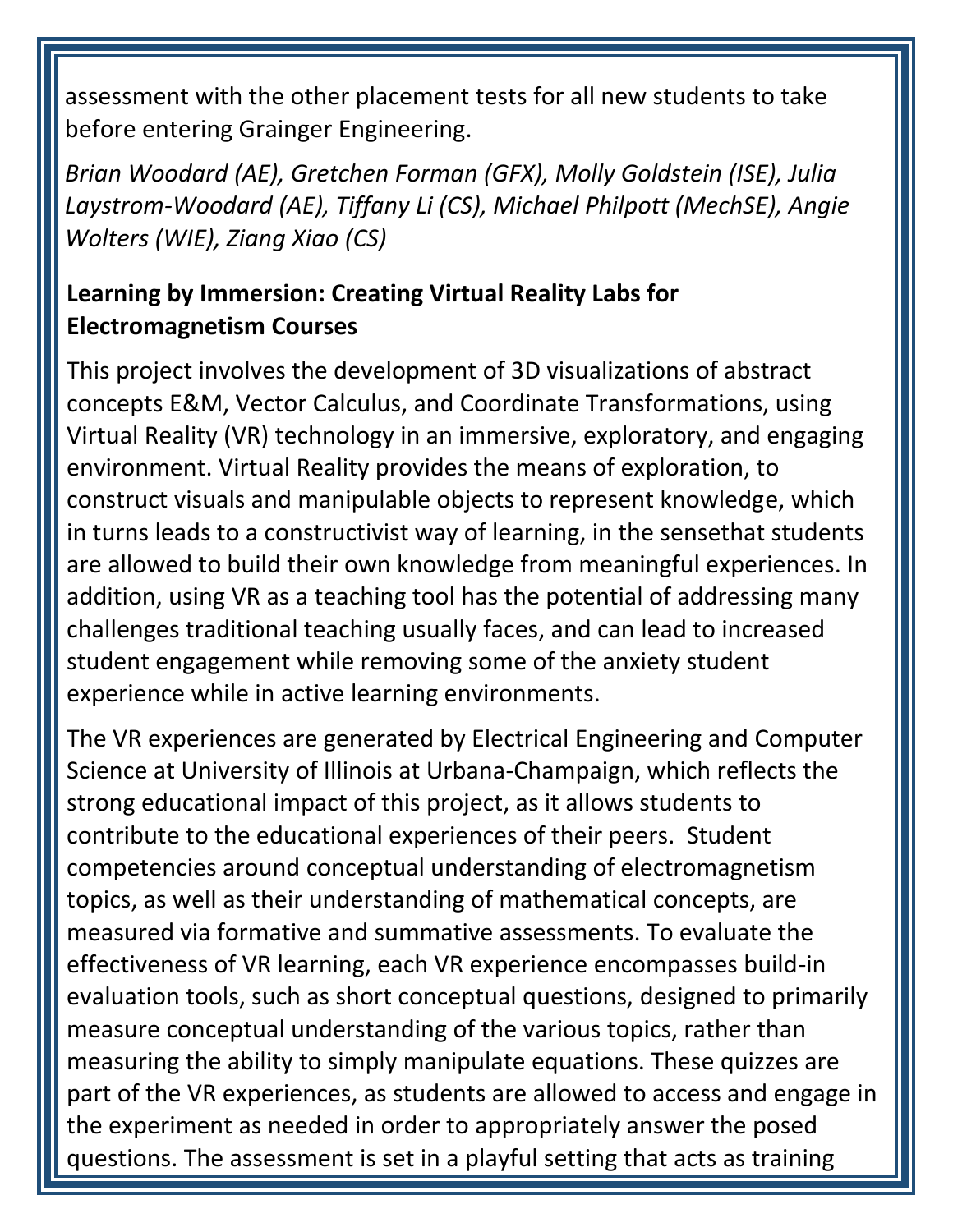game that not only provides the context for discovery, but also reinforces the learning experience.

Here we discuss the implementation and the pedagogy of the Virtual Reality experiences to visualize concepts in E&M, Vector Calculus and Coordinate Transformations, with examples for a specific lab and student feedback with the new approach.

*Raluca Ilie (ECE), Eric Shaffer (CS), Erhan Kudeki (ECE), Cynthia D'Angelo (Educational Psychology)*